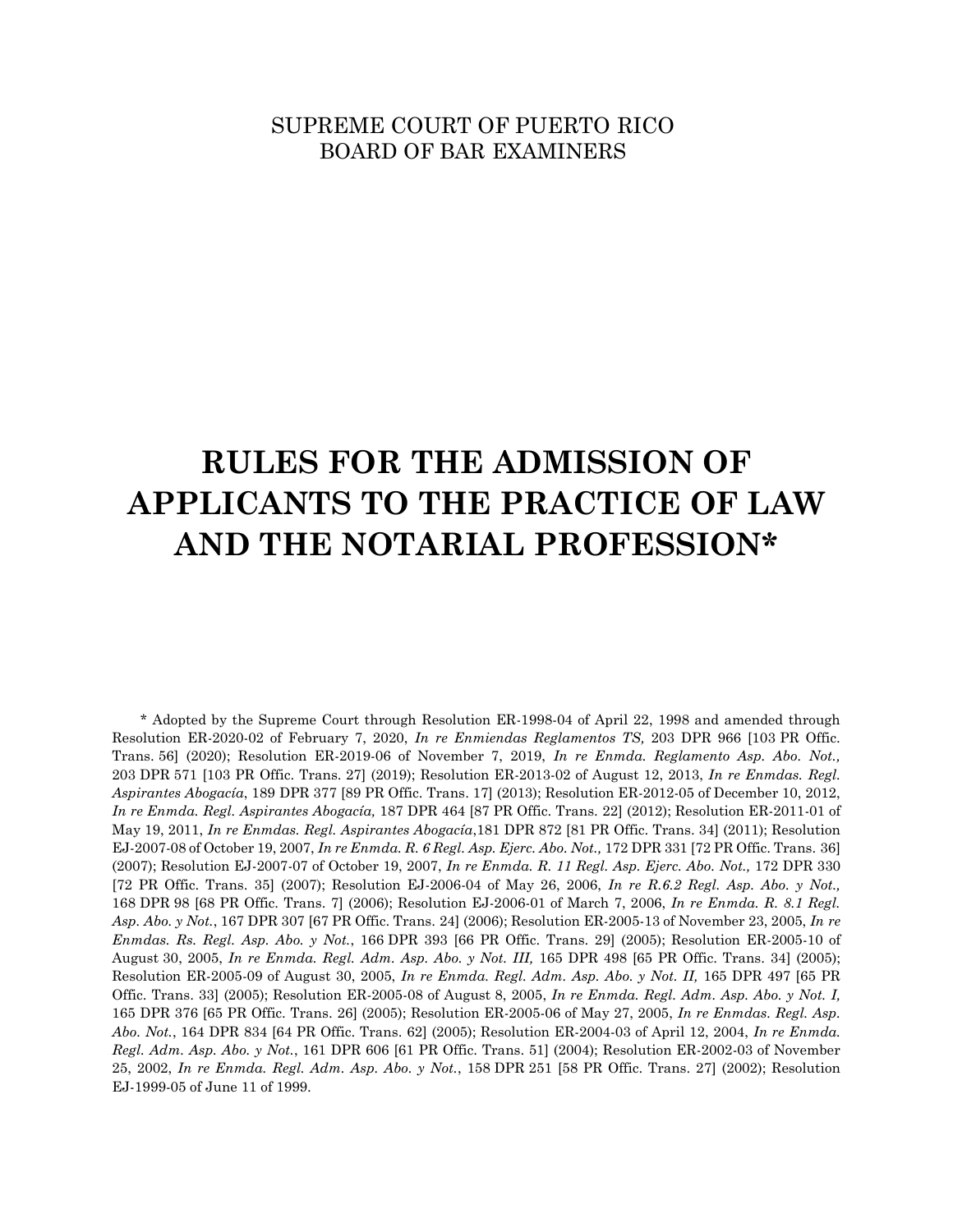# **TABLE OF CONTENTS**

| CHAPTER 4 – REQUIREMENTS FOR ADMISSION TO THE PRACTICE OF                |               |
|--------------------------------------------------------------------------|---------------|
|                                                                          |               |
| Rule 4.2. — Requirements for Applicants Who Pursued Studies in Foreign   |               |
| <i><u><b>Universities</b></u></i>                                        | <sup>10</sup> |
| Rule 4.3. — Requirements for the Practice of the Notarial Profession  10 |               |
| CHAPTER 5 - GENERAL BAR EXAMINATION AND NOTARIAL LAW                     |               |
|                                                                          |               |
|                                                                          |               |
|                                                                          |               |
|                                                                          |               |
|                                                                          |               |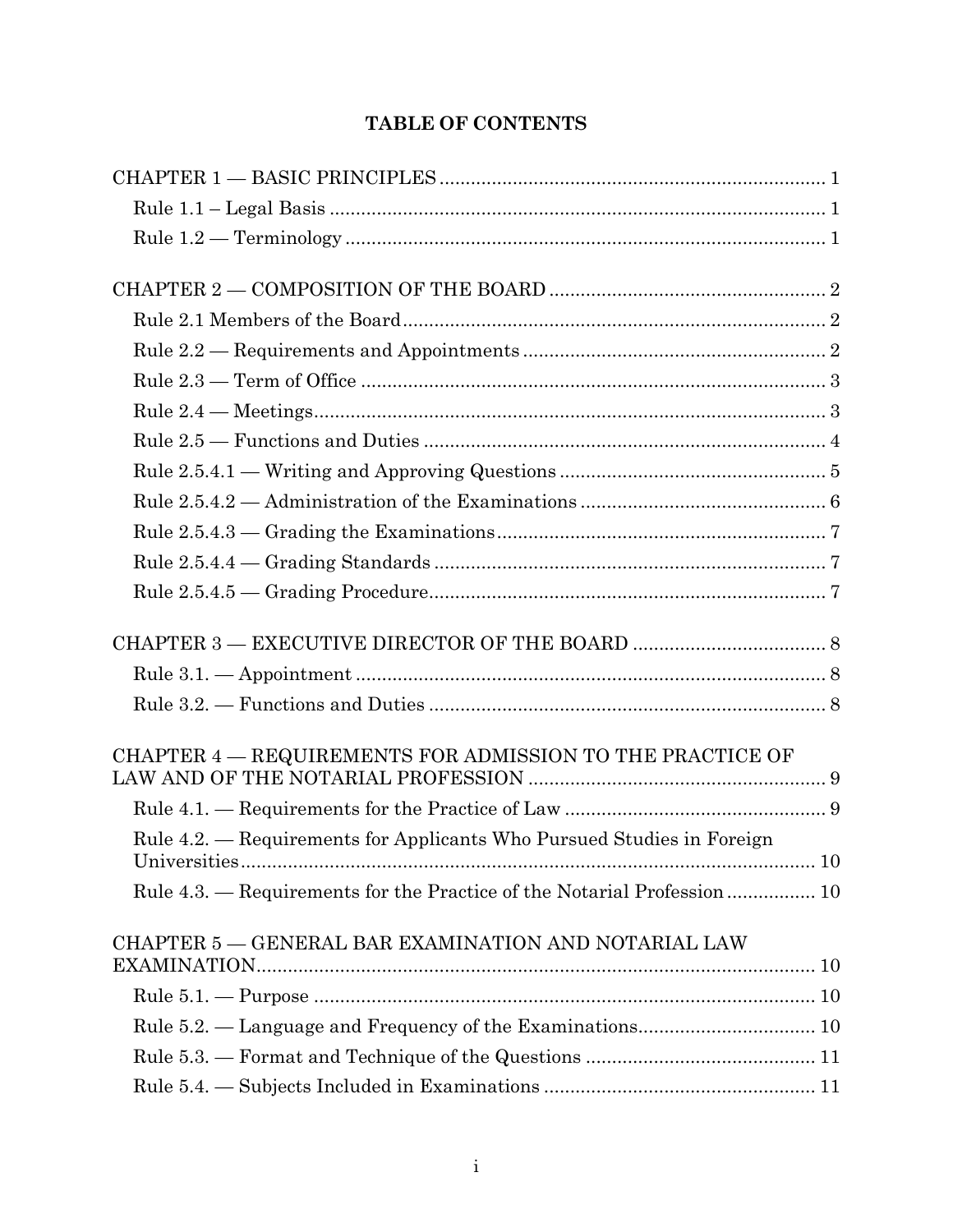| CHAPTER 6 - ADMISSION REQUIREMENTS FOR THE GENERAL BAR  |  |
|---------------------------------------------------------|--|
|                                                         |  |
|                                                         |  |
|                                                         |  |
| CHAPTER 7- ADMISSION REQUIREMENTS FOR THE NOTARIAL LAW  |  |
|                                                         |  |
|                                                         |  |
|                                                         |  |
|                                                         |  |
|                                                         |  |
|                                                         |  |
|                                                         |  |
|                                                         |  |
|                                                         |  |
|                                                         |  |
|                                                         |  |
| CHAPTER 10 - COPIES OF ANSWERS AND GRADING STANDARDS 19 |  |
|                                                         |  |
|                                                         |  |
|                                                         |  |
|                                                         |  |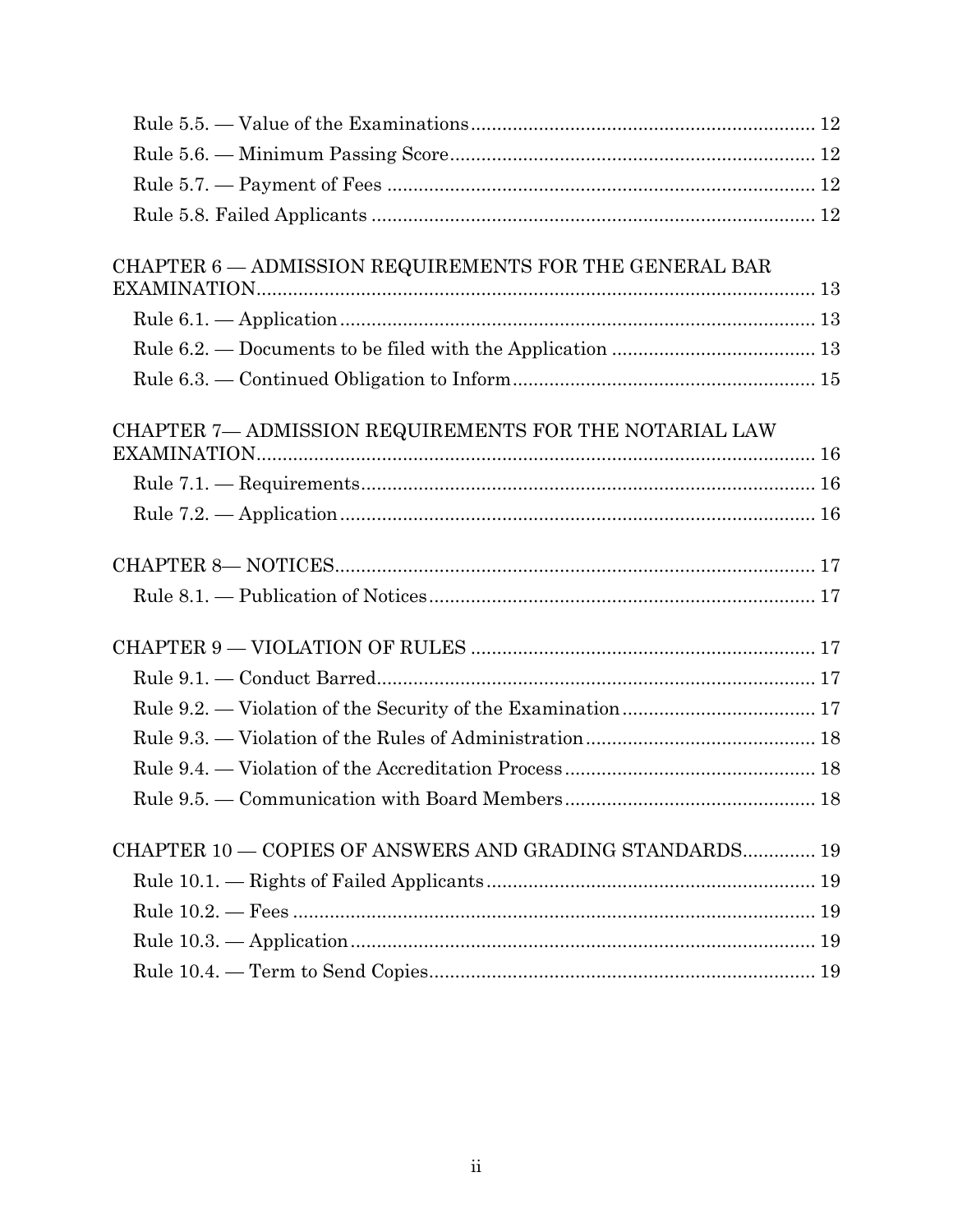| Rule 15.5. — Additional Rulemaking Power of the Supreme Court  24 |  |
|-------------------------------------------------------------------|--|
|                                                                   |  |
|                                                                   |  |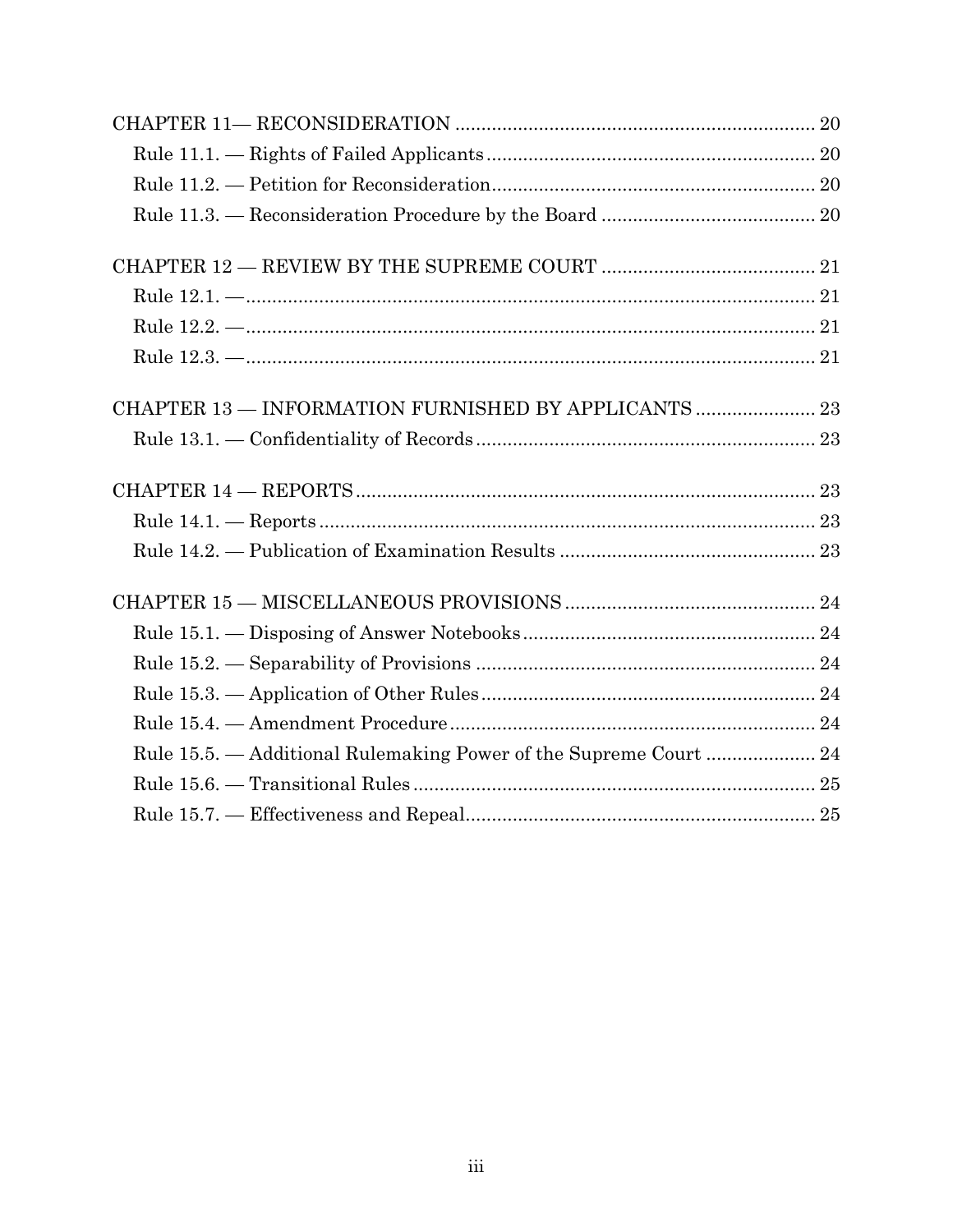#### **RULES FOR THE ADMISSION OF APPLICANTS TO THE PRACTICE OF LAW AND THE NOTARIAL PROFESSION**

# <span id="page-4-0"></span>**CHAPTER 1 — BASIC PRINCIPLES**

#### <span id="page-4-1"></span>**Rule 1.1 – Legal Basis**

*Rule 1.1.1* These Rules are adopted by virtue of the inherent power of the Supreme Court of Puerto Rico to regulate the practice of law and to establish the requirements for admission to practice this profession and, by virtue of the authority conferred by Law No. 17 of June 10, 1939, as amended.

*Rule 1.1.2* These Rules govern the Board of Bar Examiners and, unless otherwise indicated, its provisions apply to the General Bar Examination and the Notarial Law Examination.

#### <span id="page-4-2"></span>**Rule 1.2 — Terminology**

*Rule 1.2.1* The terminology used in these Rules has the meaning indicated below:

| Applicants                | Persons who have graduated from a duly accredited Law<br>School and who seek admission to the practice of law or to<br>the notarial profession, as the case may be. |
|---------------------------|---------------------------------------------------------------------------------------------------------------------------------------------------------------------|
| Board                     | Board of Bar Examiners.                                                                                                                                             |
| Chairperson               | Justice of the Supreme Court of Puerto Rico appointed as<br>presiding judge of the Board of Bar Examiners.                                                          |
| Committee on<br>Character | Committee on Character of Applicants for Admission to the Bar.                                                                                                      |
| Court                     | Supreme Court of Puerto Rico.                                                                                                                                       |
| Executive<br>Director     | Executive Director of the Board of Bar Examiners.                                                                                                                   |
| Members                   | Attorneys who compose the Board of Bar Examiners.                                                                                                                   |
| Vice-                     |                                                                                                                                                                     |
| Chairperson               | Member of the Board appointed as such, who shall perform<br>the functions of the Chairperson of the Board in his or her<br>absence.                                 |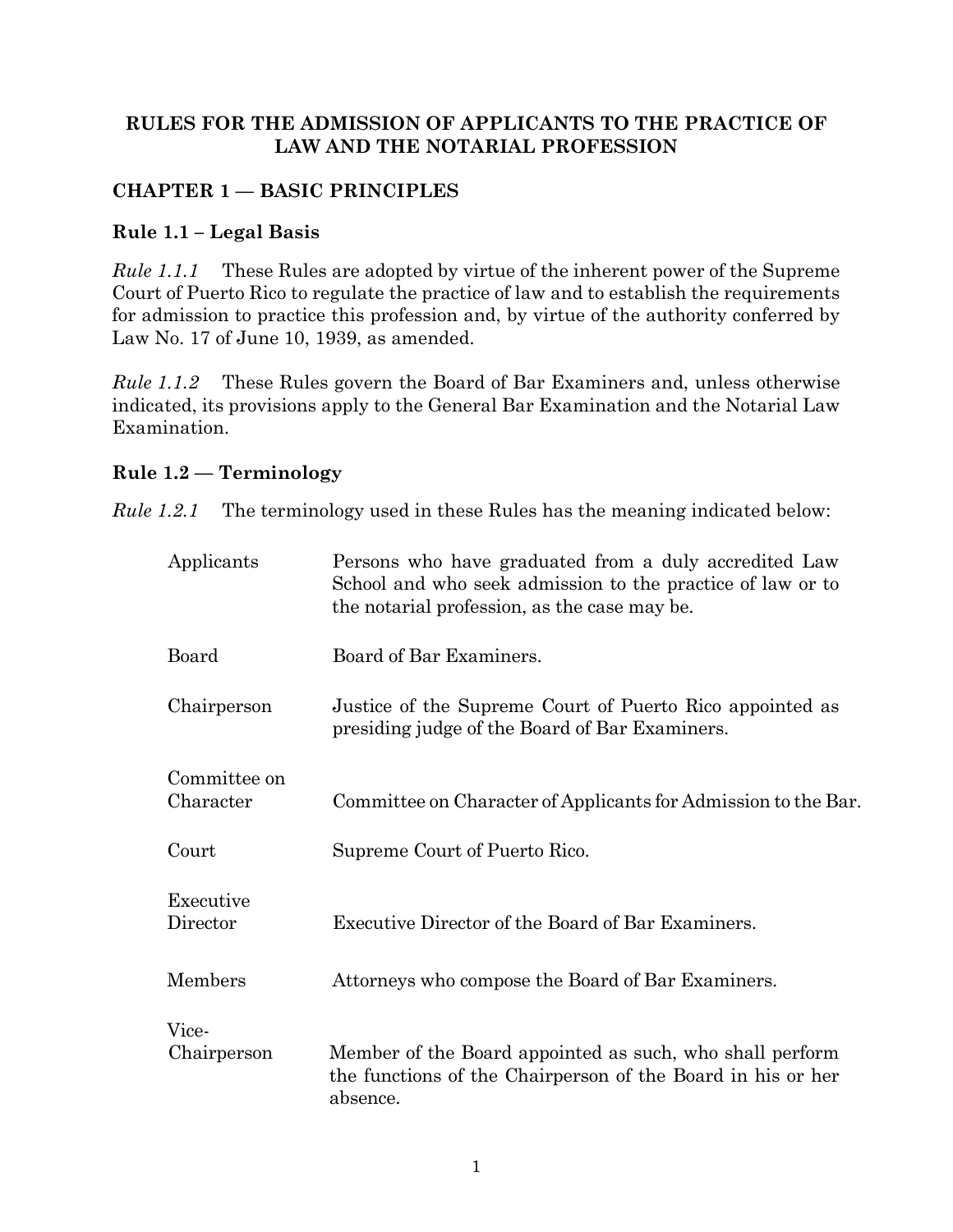#### <span id="page-5-0"></span>**CHAPTER 2 — COMPOSITION OF THE BOARD**

#### <span id="page-5-1"></span>**Rule 2.1 — Members of the Board**

*Rule 2.1.1* The Board shall be composed of a certain number of attorneys to be determined from time to time by the Court, and it shall be chaired by one of the Justices of the Court. The Chairperson of the Board shall appoint a member of the Board to the position of Vice-Chairperson. The Vice-Chairperson shall perform the functions of the Chairperson in his or her absence.

# <span id="page-5-2"></span>**Rule 2.2 — Requirements and Appointments**

*Rule 2.2.1* The members of the Board shall meet the following requirements: (a) they must have been admitted to practice law and the notarial profession in Puerto Rico; (b) they must have at least five (5) years of professional experience; they must have a good reputation in the community at large; and they must have shown an interest in the teaching of law or in the professional advancement of lawyers.

*Rule 2.2.2* The members of the Board shall be appointed by resolution of the Court and, whenever possible, the composition of the Board shall represent all sectors of the legal profession. The Court may ask institutions or entities involved in the teaching of law and the administration of justice to recommend candidates to the Board.

*Rule 2.2.3* During their term of office, and for a period of five (5) years following the conclusion of their appointment, Board members shall not:

- (a) directly or indirectly participate in courses to prepare applicants for the General Bar Examination or the Notarial Law Examination;
- (b) participate in an applicant's examination application process, either preparing or representing said applicant in any reconsideration or review proceeding.

During their term of office, Board members shall not:

- (a) participate in an applicant's examination application process, either attesting to the applicant's good reputation or acting as notary in said application;
- (b) participate in the preparation, discussion, and reconsideration processes of the General Bar Examination and/or the Notarial Law Examination when:
	- 1) any of the applicants is related to him or her within the second degree of consanguinity or affinity; or
	- 2) the professional, kinship, friendship, or any other kind of relationship between the Board member and an applicant places the Board member in a situation involving a conflict of interests; or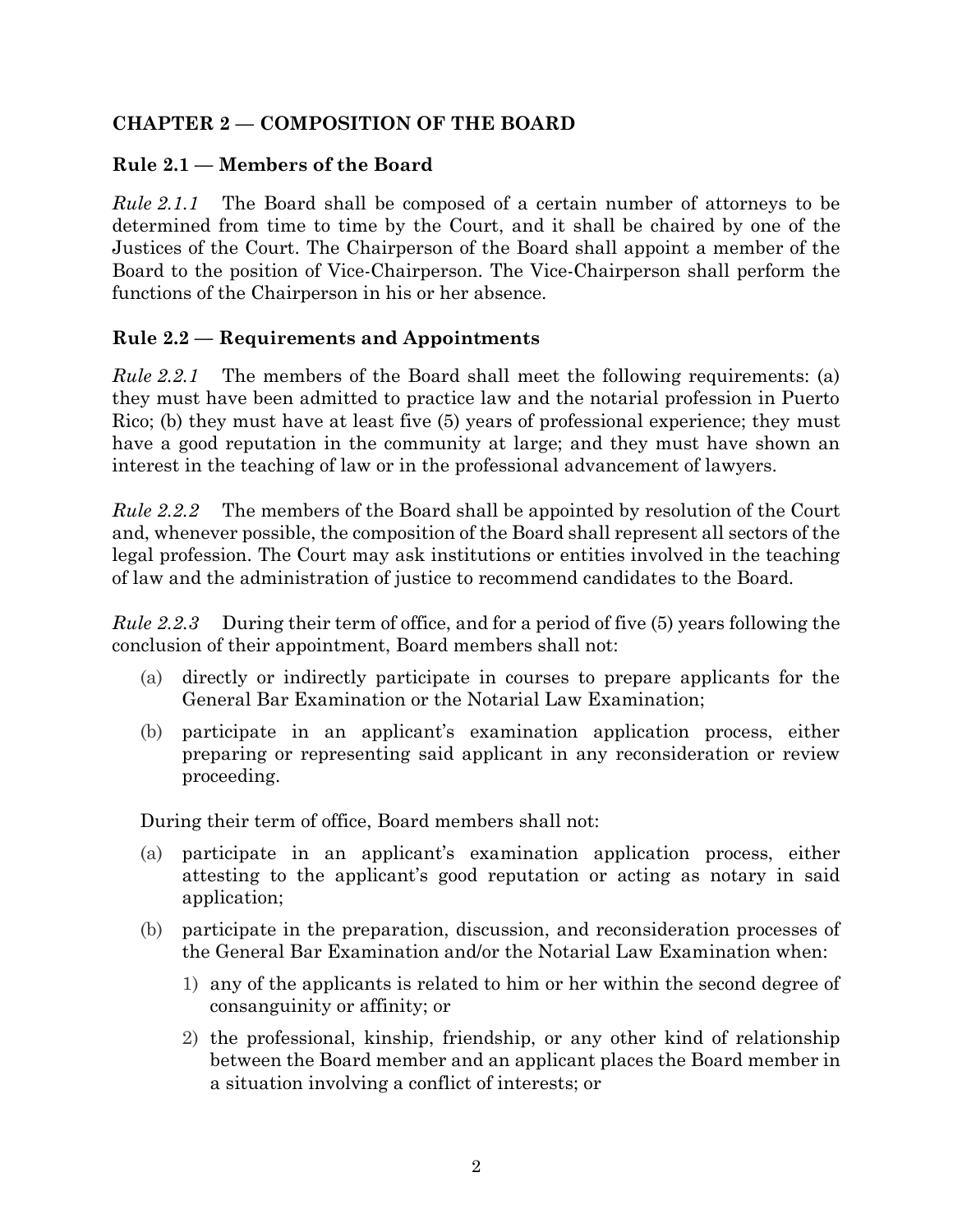3) the Board member deems that his or her participation in such processes may give rise to a problem of appearance of conflict of interests.

*Rule 2.2.4* By accepting their nomination, Board members recognize and pledge to keep the strictest confidentiality and to abstain from divulging confidential information, secrets, deliberation processes, and any other information or matters that could be or could have been under the consideration of the Board.

*Rule 2.2.5* The provisions of Rules 2.2.3 and 2.2.4 of these Rules are equally, strictly applicable to all those persons who directly or indirectly intervene with or participate in the preparation, administration, and grading of the examinations.

# <span id="page-6-0"></span>**Rule 2.3 — Term of Office**

*Rule 2.3.1* With the exception of the Chairperson, Board members shall be appointed by the Court for an initial term of one (1) year, and then for three (3) additional terms of two (2) years each.

*Rule 2.3.2* The Court may extend the term of office of any Board member upon expiration of the same when the Court deems it necessary or convenient.

# <span id="page-6-1"></span>**Rule 2.4 — Meetings**

*Rule 2.4.1* The Chairperson may call Board meetings whenever he or she deems it necessary. The Vice-Chairperson or the Executive Director may call Board meetings after consulting with the Chairperson. Meetings shall be held at the place indicated in the notice of meeting, and such notice may be given in writing or by telephone.

*Rule 2.4.2* Consultations with Board members may be held by telephone in cases involving routine administrative matters or emergency situations.

*Rule 2.4.3* One third of the Board members shall constitute a quorum at meetings. All Board decisions shall be approved by a majority of attending members.

*Rule 2.4.4* Board members who are not regular employees of the Commonwealth of Puerto Rico, its agencies, departments, or public corporations, shall receive a seventyfive dollar (\$75) per diem allowance for each day of attendance at meetings and official activities of the Board.

*Rule 2.4.5* Board members, and any person appointed by the Court to perform any official assignment for the Board, shall be entitled to receive mileage and toll fees in keeping with the regulations in force for Judicial Branch officials. Board members also shall-like Judicial Branch officials-be entitled to reimbursement for any other necessary expenses incurred in the performance of said task.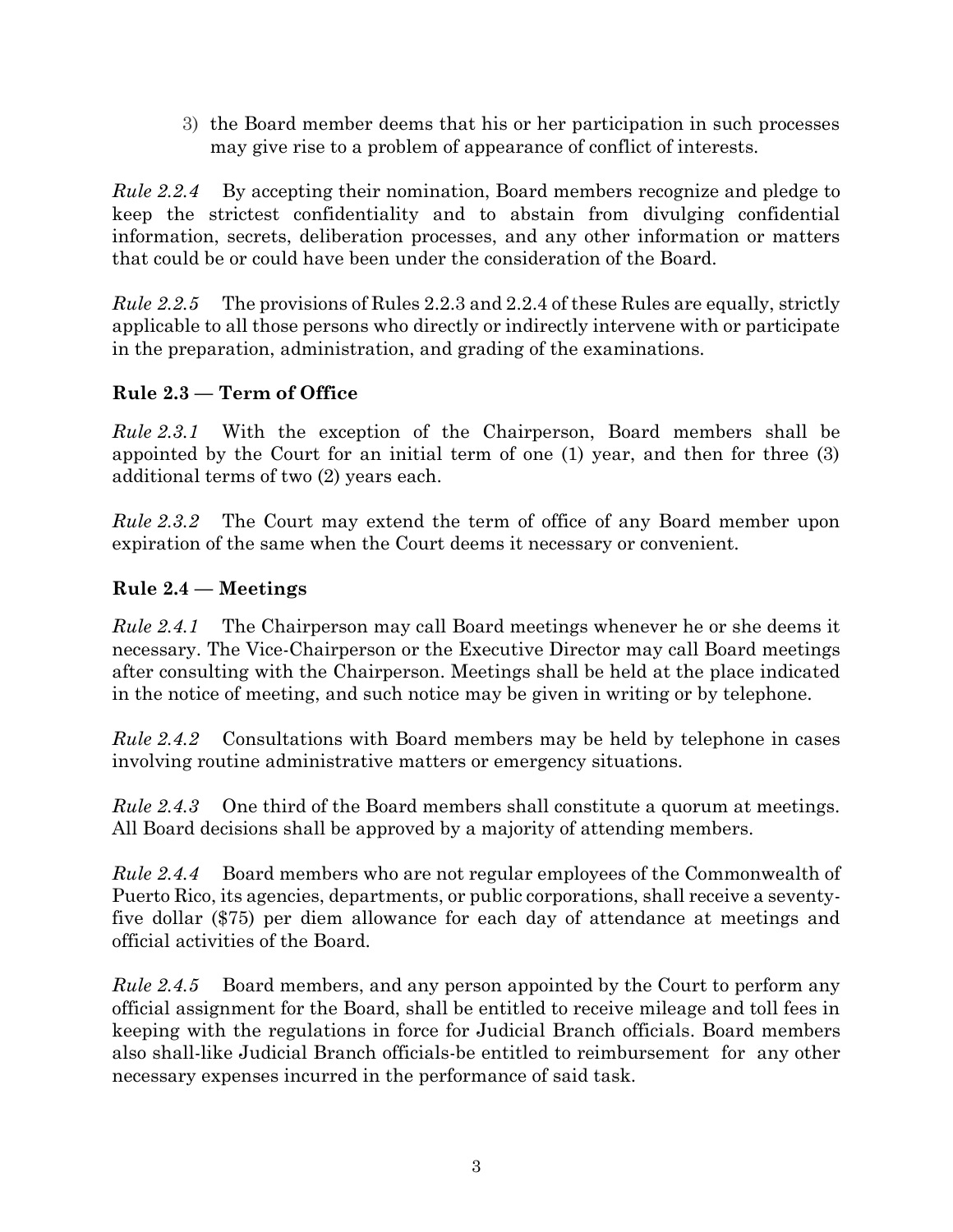*Rule 2.4.6* The graders will receive a total compensation of \$3.50 for each notebook graded, subject to the provisions of Rule 2.4.5 of these Rules.

# <span id="page-7-0"></span>**Rule 2.5 — Functions and Duties**<sup>1</sup>

Rule 2.5.1 The main function of the Board is to collaborate with the Court in the exercise of its inherent power to determine who is qualified to practice the legal and notarial profession in the Commonwealth of Puerto Rico. To such ends, the Board shall have, among others, the following functions and duties:

- (a) accept or deny applications for admission to the General Bar Examination and the Notarial Law Examination in keeping with the requirements set by these Rules;
- (b) determine the administration dates of the General Bar Examination and the Notarial Law Examination, the application of scientific standards for said examinations, and the proportion, number, and weight to be given to the questions included in the examinations;
- (c) select from among the subjects included in Rule 5.4.1 of these Rules, as such rule may be amended from time to time, the subject combination that will be tested in each part of the General Bar Examination and the Notarial Law Examination;
- (d) consider and approve the questions of the General Bar Examination and the Notarial Law Examination, and administer said examinations;
- (e) recommend to the Court, by resolution, the minimum passing score for the General Bar Examination and the Notarial Law Examination;
- (f) appoint committees composed of Board members to handle any matter related to the implementation of these Rules;
- (g) prepare and publish a handbook containing all the pertinent information on the General Bar Examination and the Notarial Law Examination, (to be distributed to applicants and to those persons or institutions connected with the teaching of Law who so request);
- (h) approve internal manuals of the Board's administrative procedures, including, among others, the admission process for the examinations, the drafting of questions for the examinations, the administration and grading of examinations, and the notification of the General Bar Examination and the Notarial Law Examination results;
- (i) adopt or recommend for the approval of the Court any measures it may deem necessary, appropriate, or convenient to facilitate the preparation, administration, grading, evaluation, and security of the examinations, and the general operation of the Board;

<sup>1</sup> As amended through Resolution ER-2005-13 of November 25, 2005.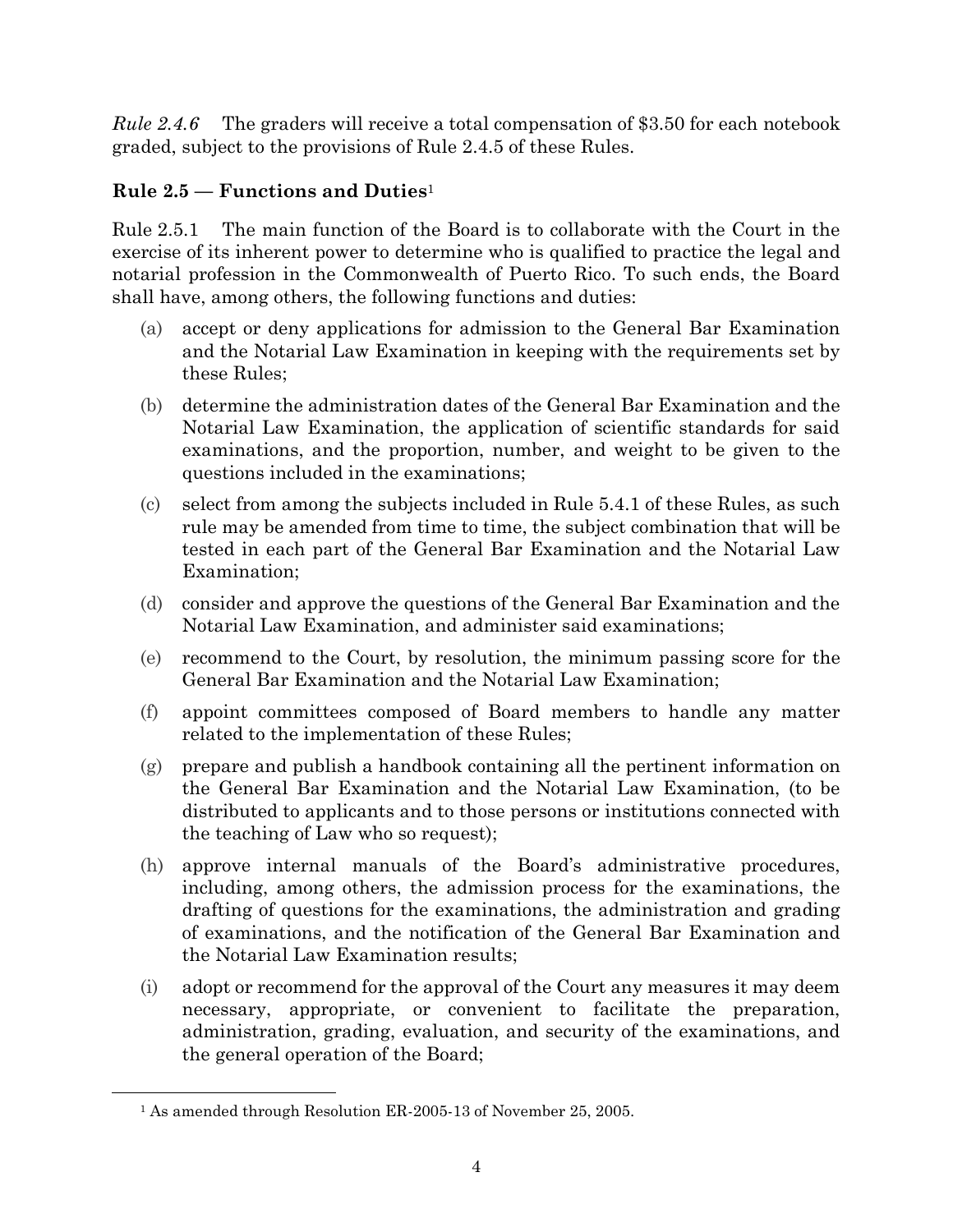- (j) consider petitions for reconsideration of the answers to the essay questions of the General Bar Examination and the Notarial Law Examination, filed by failed applicants;
- (k) approve standards and procedures, and adopt any measure it may deem necessary to address the reasonable accommodation requests that may be filed by applicants under the provisions of any applicable legislation or regulation;
- (*l*) coordinate with the Committee on Character the evaluation of the applicants and submit to the Court the certificate of those applicants who have met all the requirements necessary to be admitted to the practice of the profession;
- (m) recommend attorneys for the Board's Item-Writing and Grading Committees, as well as for any other committee entrusted to it or which should be established, in keeping with the following criteria: have been admitted to the practice of law and of the notarial profession in Puerto Rico; have at least two (2) years of professional experience; and be of good moral character; and
- (n) perform all the functions and tasks that the Court may assign to it from time to time.

*Rule 2.5.2* The Board may devise mechanisms to periodically request the Law School Deans and/or the professors designated by them to comment on the results of the examinations, on the statistical reports prepared by the Board, and to give their recommendations for improving the examination process.

*Rule 2.5.3* The Board may devise mechanisms to provide Law Schools with reports on the scores obtained by their respective students in the various subjects tested in the General Bar Examination and the Notarial Law Examination.

*Rule 2.5.4* The Board shall observe the following rules when, in the performance of its functions and duties, it approves manuals on the writing and approval of questions, as well as manuals on the administration and grading of the examinations.

# <span id="page-8-0"></span>**Rule 2.5.4.1 — Writing and Approving Questions**<sup>2</sup>

The Chairperson, by previous recommendation of the Executive Director, shall organize an Item-Writing Committee that will be composed of Board members, private-practice or public-service attorneys, and Law School professors. All the members of this committee shall be appointed by resolution of the Court. These attorneys shall draft multiple-choice and essay questions, on the subjects to be tested. These questions shall be accompanied by grading guidelines basically containing: a list of legal problems that must be identified by the applicants; a brief explanation of the possible approaches and solutions to each problem; and the score or relative value

<sup>2</sup> As amended through Resolution ER-2002-03 of November 25, 2002.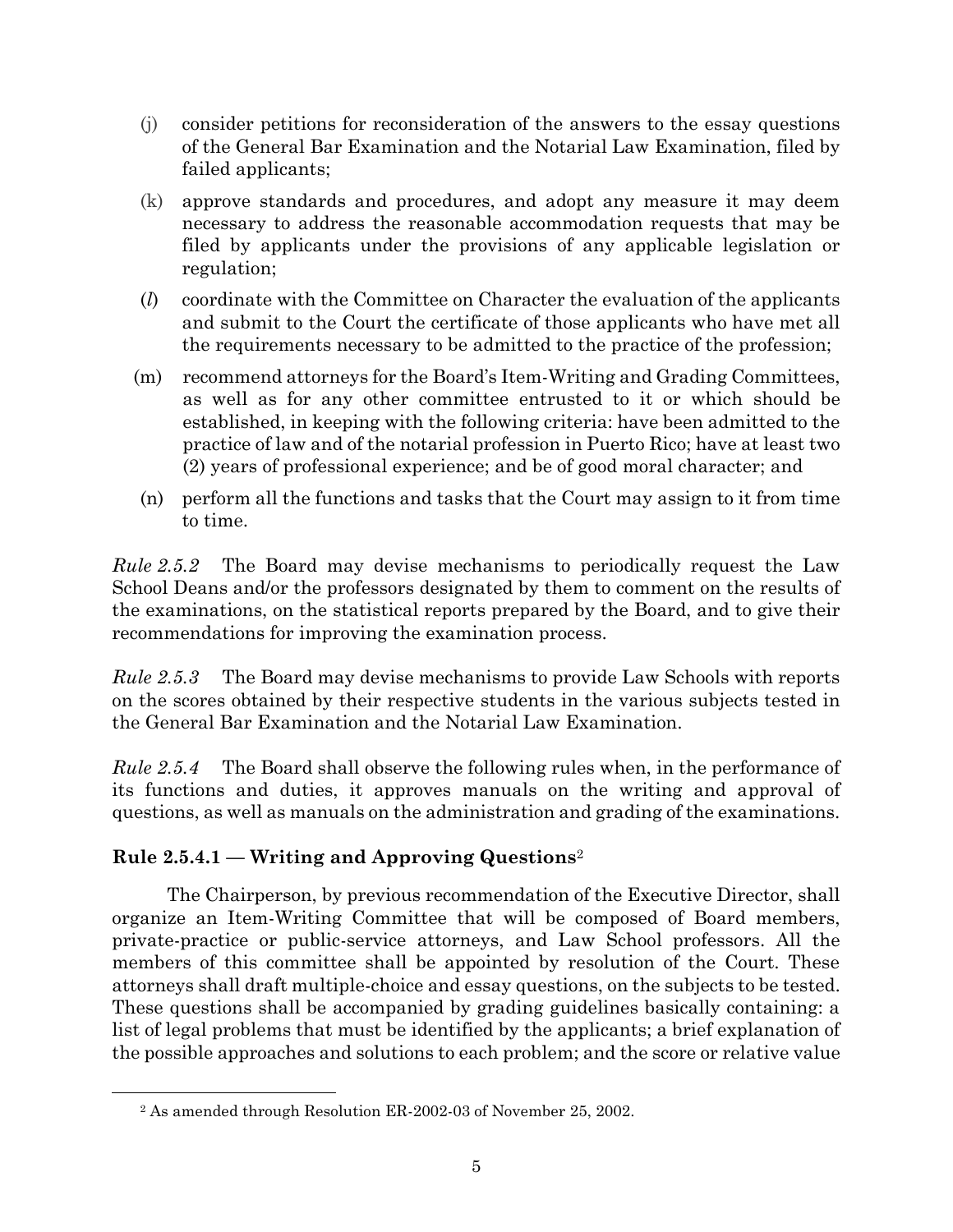of each question and its subdivisions. When the question allows for one or more alternate answers, the score or relative value to be assigned to each alternate answer shall be stated. Grading guidelines may be modified during the grading process as provided below. When evaluating the examination as a whole, the Board shall make sure that the same relative value is assigned to questions of similar difficulty, in keeping with current scientifico-pedagogical rules.

The questions prepared by the Item-Writing Committee members shall be submitted to the Executive Director or to the Board's legal advisors for review. Once reviewed, the questions shall be typed and reproduced, to be submitted for the consideration of the members of the Board or of the committees composed of Board members and created by the Board's Chairperson or Executive Director for such purpose. The questions finally used in the General Bar Examination and in the Notarial Law Examination shall have the Board's approval.

#### <span id="page-9-0"></span>**Rule 2.5.4.2 — Administration of the Examinations**<sup>3</sup>

Each applicant shall be assigned an identification number that shall be notified to him or her before the date of the examination. Before the beginning of each examination period, the applicant shall occupy the seat assigned to him or her in the examination area and marked with his or her identification number. Each applicant shall be given one notebook for each question, to be used in each essay-question period and returned at the end of each period. Each notebook shall be marked on the cover with the applicant's identification number written in Arabic characters. The notebooks shall also be marked on the cover with a Roman numeral corresponding to the period of the examination.

The Board may allow each applicant to answer the essay questions on a computer, using the program and following the procedure approved therefor. In such case, before answering, the applicant shall enter his or her identification number and indicate the corresponding examination period.

At the end of the examinations, the Chairperson, with the assistance of the Executive Director and of the personnel appointed by them, shall remove from the cover of each answer notebook the part containing the identification number, and shall mark each one with another number that shall be known as the key number. If the answers were drafted on a computer, such answers shall be printed out with the identification number on the cover, so as to execute the aforementioned procedure. This printout shall constitute the applicant's notebook. The Chairperson shall prepare a list with the key numbers, which shall be under the control and custody of the Chairperson. No examiner will know the applicant's identity when grading the notebooks. Nobody except the Chairperson of the Board and the Executive Director, shall know to whom each key number belongs. The Chairperson may delegate the above process to the Executive Director or to his or her employees.

<sup>3</sup> As amended through Resolution ER-2012-05 of December 10, 2012.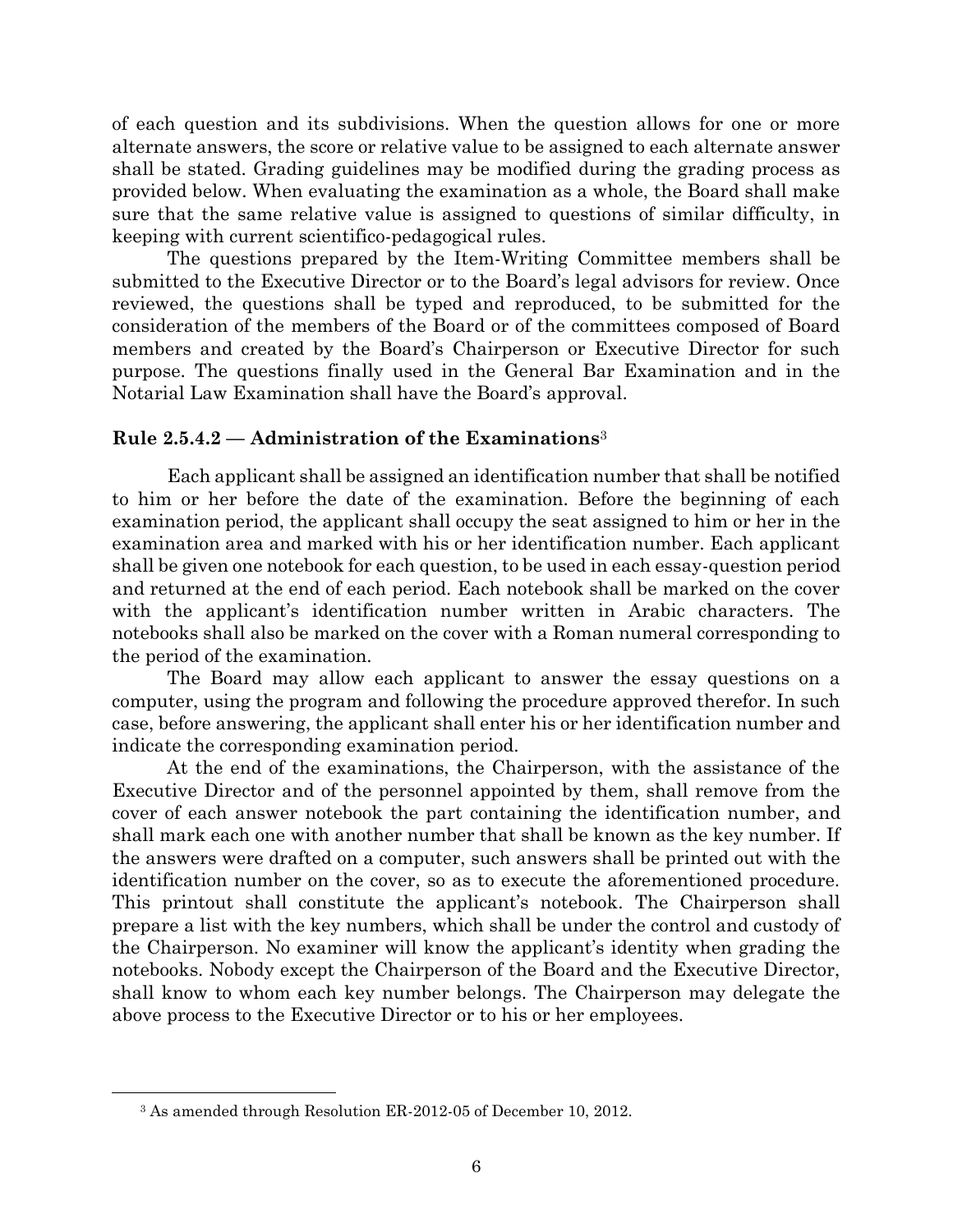#### <span id="page-10-0"></span>**Rule 2.5.4.3 — Grading the Examinations**

The Chairperson, by previous recommendation of the Executive Director, shall organize an examination Grading Committee composed of private-practice or publicservice attorneys, and local Law School professors, who are specialists in the subjects tested in the examinations. All the members of this committee shall be appointed by resolution of the Court to grade the answers to the essay questions of the examinations. The Grading Committee shall meet on the dates and at the place set by the Executive Director to begin grading the examinations.

#### <span id="page-10-1"></span>**Rule 2.5.4.4 — Grading Standards**

When grading the answers given by the applicants, the following shall be taken into consideration:

- (a) if the applicant has adequately identified the legal problems involved in the question;
- (b) if the applicant has correctly stated the Law applicable to the problem in question;
- (c) if the applicant understands the problem raised and makes an adequate analysis in light of the applicable legal principles;
- (d) if the applicant can correctly formulate legally acceptable solutions; and
- (e) if the applicant makes correct use of the written language and expresses his or her ideas in an adequate manner.

#### <span id="page-10-2"></span>**Rule 2.5.4.5 — Grading Procedure**

The examination shall be graded in accordance with the following procedure: a) the Executive Director, or the officers of the Board, shall organize the answer notebooks according to the questions; b) all answer notebooks shall be moved to the place chosen for the grading procedure, where they shall be available to the Grading Committee; c) the Grading Committee shall be divided into two-member teams per question; d) each grader shall individually grade all answer notebooks for the question assigned according to a point scale to be determined by them; e) during the grading process, every grader shall write on a paper furnished by the Board the points scored by each applicant in each question. The graders shall not mark or write notes on the applicants' notebooks.

After the individual grading process has been completed, the two (2) members of each team shall meet to compare the scores assigned to each answer. If there is a difference of more than one point in the scores assigned to each answer by each grader, a consensus session shall be held in which the graders shall discuss the grounds for their discrepancies and agree on a score that adequately represents the quality of said answer. Once a consensus has been reached, the graders shall hand in the score sheets to the Executive Director or to the designated personnel.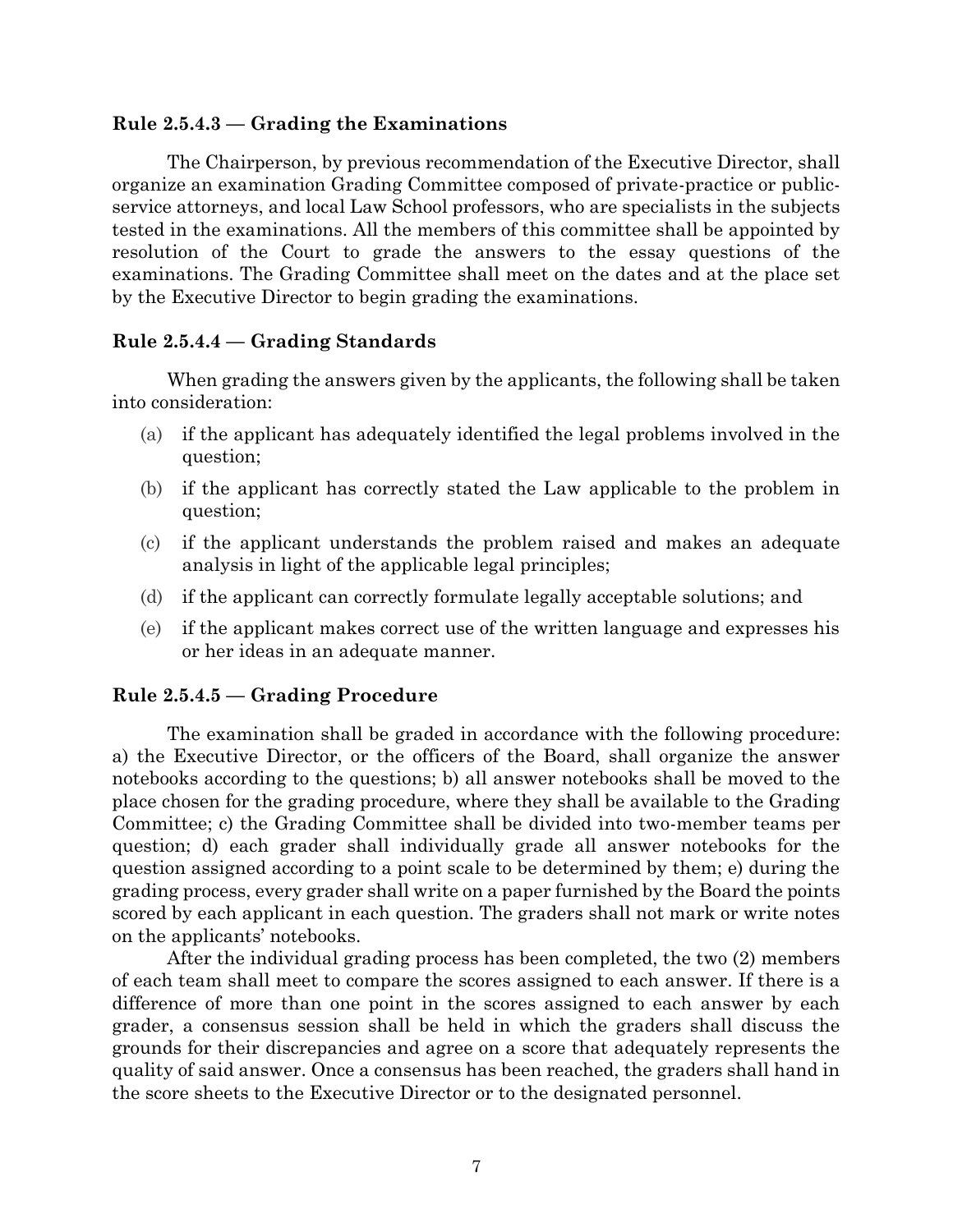This procedure may be changed to adjust it to any other accepted procedure that may guarantee maximum uniformity and the strictest objectivity of the process.

# <span id="page-11-0"></span>**CHAPTER 3 — EXECUTIVE DIRECTOR OF THE BOARD**

#### <span id="page-11-1"></span>**Rule 3.1. — Appointment**

*Rule 3.1.1* The Board shall be directed by a full-time Executive Director appointed by the Court for an indefinite term. This position shall be confidential and shall be subject to the will of the Court and until it is otherwise provided.

*Rule 3.1.2* The Executive Director shall be an *ex officio* member of the Board, and shall act as its Secretary and preside over the Board in the absence of the Chairperson and the Vice-Chairperson. In those cases in which the Executive Director acts as Chairperson, or in cases in which the Executive Director, for any reason, is absent, the Board shall designate a Secretary.

# <span id="page-11-2"></span>**Rule 3.2. — Functions and Duties**

*Rule 3.2.1* The Executive Director shall have ample powers in the discharge of his or her duties, which shall include, among others, the following:

- (a) keep all Board documents in his or her control and custody, including the records, registries, and files;
- (b) direct, coordinate, and supervise the Board's administrative personnel, and establish standards governing conflicts of interest and other ethical aspects applicable to the Board's personnel;
- (c) take the minutes of the sessions held by the Board, and perform any other function related to said position, as provided in Rule 3.1 of these Rules;
- (d) certify the attendance to each session of Board members, administrative officers, consultants, personnel, and members of the various committees that may be appointed by the Court or by the Board from time to time;
- (e) coordinate for the preparation of manuals on the administrative procedures that are necessary for the adequate operation of the Board and for the implementation of these Rules;
- (f) recommend attorneys for the Board's Item-Writing and Grading Committees, as well as for any other committee entrusted to him or her or the establishment of which may be deemed convenient, based on the following criteria: have been admitted to the practice of law and of the notarial profession in Puerto Rico; have at least two (2) years of professional experience; and be of good moral character;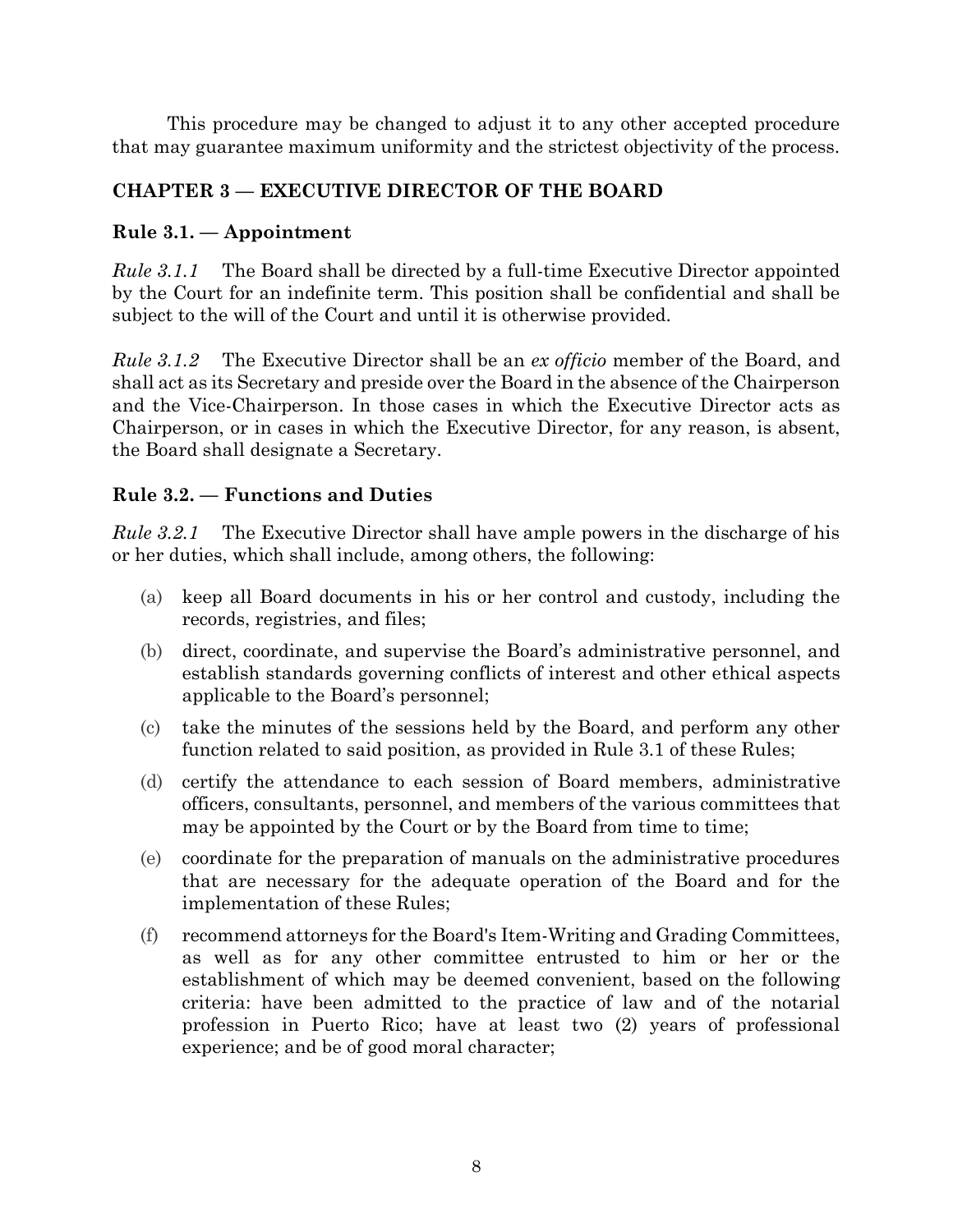- (g) submit recommendations on any other matter related to the performance of his or her functions, the efficient administration of the bar examinations, and the implementation of these Rules;
- (h) notify the Court about the results of the bar examinations, issue result certifications to each applicant, and issue, upon request of interested parties, and upon payment of the pertinent fees, certifications concerning information and/or documents on file at the Board;
- (i) coordinate the preparation of the statistical reports on the results of each examination, as provided in Chapter 14 of these Rules;
- (j) coordinate the publication of the notices required in Chapter 7 of these Rules;
- (k) coordinate with the Committee on Character the evaluation of applicants, and submit to said Committee on Character a certification of all applicants who passed the examination, a copy of the notice published pursuant to Rule 8.1 of these Rules, and any other communications or complaints received about the applicant's conduct and reputation;
- (*l*) represent, and appear on behalf of the Board before any entity, and perform those official functions and activities that may be required by the Court from time to time; and
- (m) coordinate the performance of all the functions and duties assigned to the Board under Rule 2.5 of these Rules, and perform any other functions and tasks that the Court may assign to him or her from time to time.

#### <span id="page-12-0"></span>**CHAPTER 4 — REQUIREMENTS FOR ADMISSION TO THE PRACTICE OF LAW AND OF THE NOTARIAL PROFESSION**

#### <span id="page-12-1"></span>**Rule 4.1. — Requirements for the Practice of Law**

*Rule 4.1.1* Any person seeking admission to the practice of law in the Commonwealth of Puerto Rico shall comply with the following requirements:

- (a) be over 21 years of age;
- (b) have studied Law and obtained the corresponding law degree from a Law School accredited by the American Bar Association or by the Court;
- (c) be of good moral character;
- (d) pass a General Bar Examination prepared, administered, and evaluated by the Board; and
- (e) have obtained, before being admitted to a Law School, a baccalaureate degree, if the applicant has graduated from an institution in the United States or Puerto Rico. In all other cases, the applicant must have completed an equivalent university curriculum that meets the standards set by the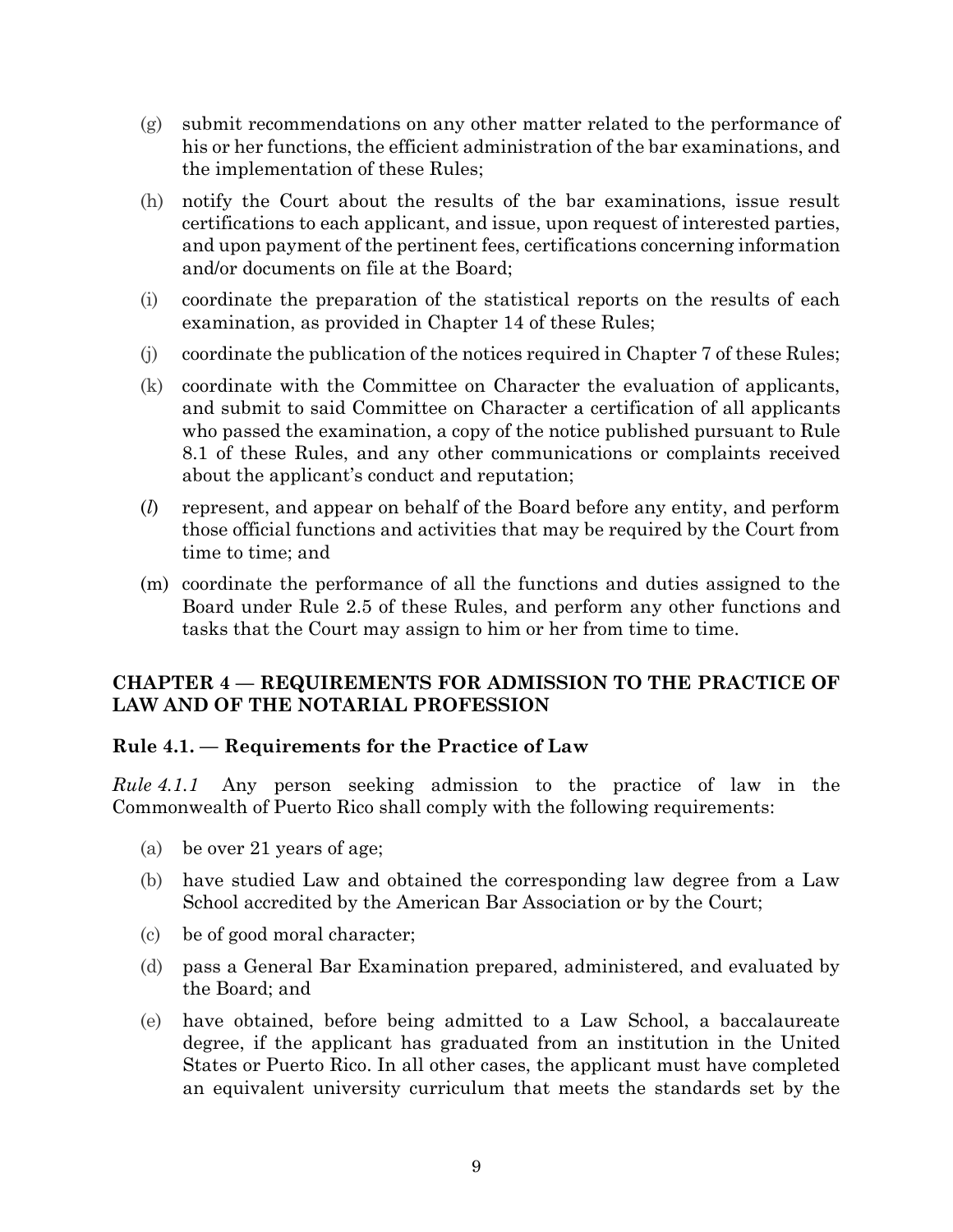Council on Higher Education or that has been approved by the Court regarding the minimum academic background required for admission to a Law School in Puerto Rico.

## <span id="page-13-0"></span>**Rule 4.2. — Requirements for Applicants Who Pursued Studies in Foreign Universities**<sup>4</sup>

*Rule 4.2.1* Applicants who have pursued studies in foreign countries must comply with subsections (a), (c), (d), and (e) of Rule 4.1.1, validate his or her studies, and obtain a law degree from a Law School approved by the American Bar Association and by the Court. After validating his or her studies and obtaining a law degree from a Law School that meets accreditation requirements, the applicant who has pursued studies in a foreign university must present evidence of such studies to the Board along with his or her application for admission to the examination.

# <span id="page-13-1"></span>**Rule 4.3. — Requirements for the Practice of the Notarial Profession**<sup>5</sup>

*Rule 4.3.1* Any person seeking admission to the practice of the notarial profession in the Commonwealth of Puerto Rico shall comply with the following:

- (a) the requirements established in Rule 4.1 of these Rules;
- (b) have taken the oath of admission to the bar; and
- (c) pass a Notarial Law Examination prepared, administered, and evaluated by the Board. This rule shall not apply to persons admitted to the practice of law in Puerto Rico prior to April 1, 1983.

# <span id="page-13-2"></span>**CHAPTER 5 — GENERAL BAR EXAMINATION AND NOTARIAL LAW EXAMINATION**

#### <span id="page-13-3"></span>**Rule 5.1. — Purpose**

*Rule 5.1.1* The main purposes of the General Bar Examination and of the Notarial Law Examination are to evaluate the ability of the applicant to analyze legal problems and to measure the minimum skills and knowledge needed to practice law and the notarial profession, applying rules and principles essential to the legal and notarial professions in the different areas of Law tested in the examination.

# <span id="page-13-4"></span>**Rule 5.2. — Language and Frequency of the Examinations**

*Rule 5.2.1* The examinations shall be written in the Spanish language, and may be answered in Spanish or in English.

<sup>4</sup> As amended through Resolution ER-2002-03 of November 25, 2002.

<sup>5</sup> As amended through Resolution ER-2020-02 of February 7, 2020.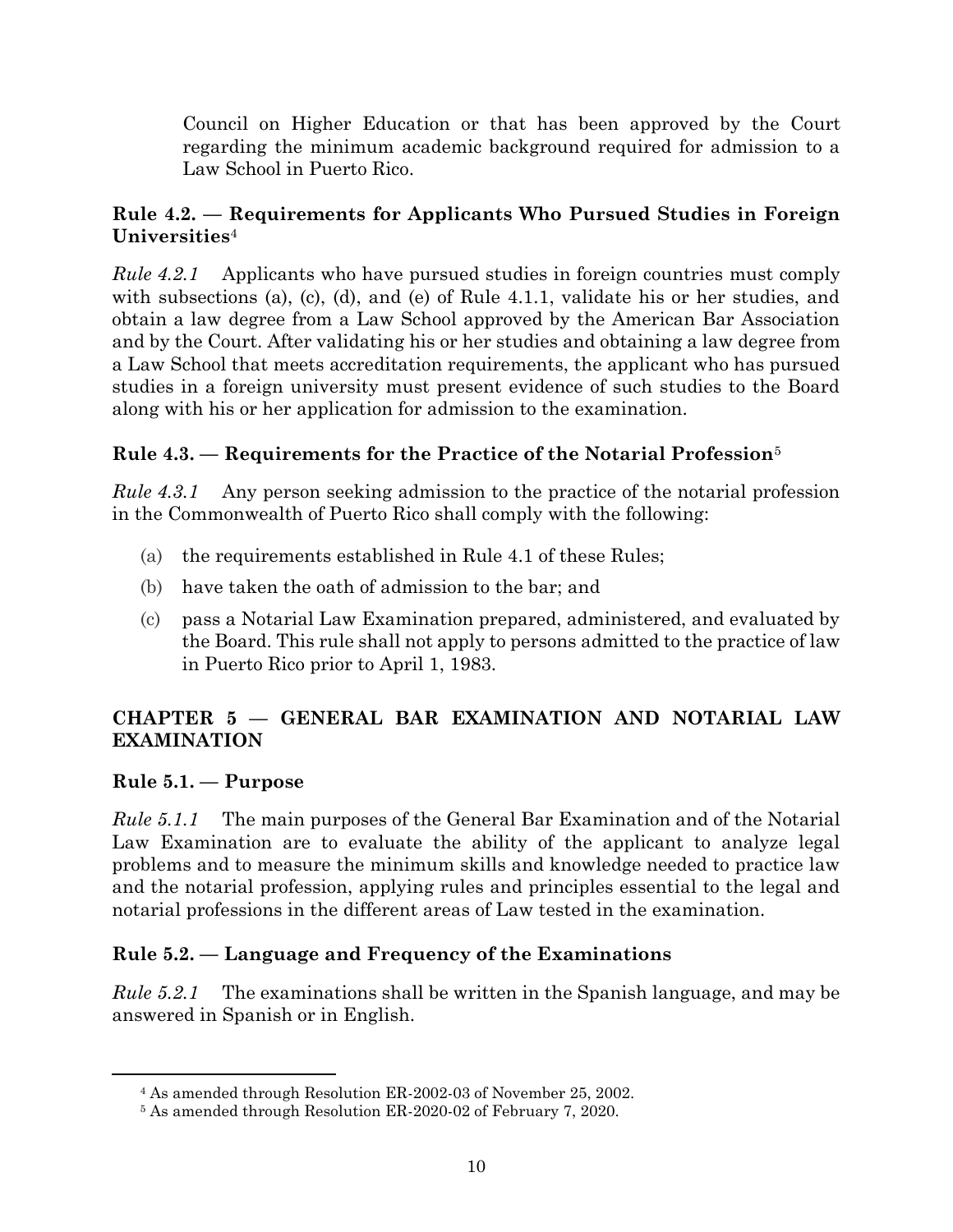*Rule 5.2.2* The examinations shall be administered twice a year, no less than six months apart from each other within the same calendar year.

# <span id="page-14-0"></span>**Rule 5.3. — Format and Technique of the Questions**

*Rule 5.3.1* The examinations may consist of essay, multiple-choice, and performance questions. The Board shall determine, according to scientific rules, the proportion, number, and weight of the examination questions. The Board shall also determine the number of periods required to answer each part of the examinations.

*Rule 5.3.2* The questions shall consist of factual situations that raise issues requiring the applicant to determine the applicable law and to offer legally acceptable solutions in light of the main purposes of the General Bar Examination and the Notarial Law Examination established in Rule 5.1.1 of these Rules.

# <span id="page-14-1"></span>**Rule 5.4. — Subjects Included in Examinations**

*Rule 5.4.1* The General Bar Examination may contain a combination of the following subjects:

- (a) Administrative Law
- (b) Constitutional Law
- (c) Family Law
- (d) Successions
- (e) Mortgage and Registry Law
- (f) Criminal Law
- (g) Evidence
- (h) Property Law
- (i) Ethics and Professional Responsibility
- (j) Obligations and Contracts (Special Contracts)
- (k) Civil Procedure
- (*l*) Criminal Procedure
- (m) Torts

*Rule 5.4.2* The Notarial Law Examination may contain any of the general subjects listed in Rule 5.4.1 of these Rules for the General Bar Examination.

*Rule 5.4.3* The Board shall periodically revise the list of subjects tested in the examinations and recommend to the Court any addition, modification or elimination of subjects.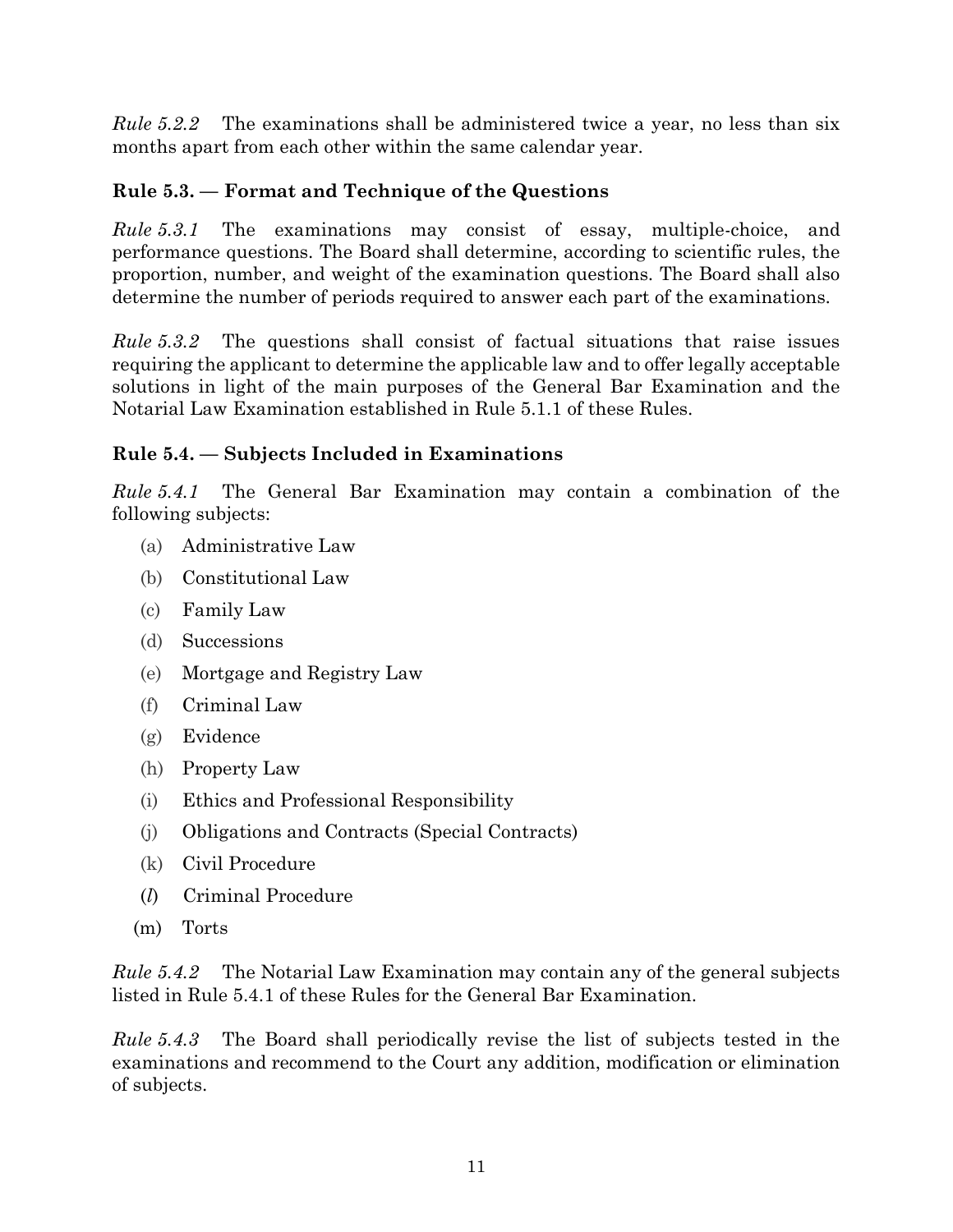## <span id="page-15-0"></span>**Rule 5.5. — Value of the Examinations**

*Rule 5.5.1* The raw scores of the examinations shall be scientifically adjusted so that the questions included in each examination maintain a similar level of difficulty between themselves and with regard to previous examinations. To such ends, the Board shall use a scientifically recognized valuation and measurement method.

## <span id="page-15-1"></span>**Rule 5.6. — Minimum Passing Score**

*Rule 5.6.1* The minimum passing scores for the General Bar Examination and for the Notarial Law Examination shall be established by the Court from time to time with the recommendation and advice of the Board, and shall be notified to the applicants in keeping with the provisions of Rule 8.1.1(c) of these Rules.

#### <span id="page-15-2"></span>**Rule 5.7. — Payment of Fees**<sup>6</sup>

*Rule 5.7.1* The application for the General Bar Examination shall be accompanied by the payment of two hundred and fifty dollars (\$250), and the application for the Notarial Law Examination shall be accompanied by the payment of two hundred dollars (\$200). The payment shall be made in the manner established by the Board, either through electronic payment system or by way of Internal Revenue stamps.

*Rule 5.7.2* If, after filing the application for admission to the examination, the applicant timely notifies that he or she will not attend the examination, his or her application will be dismissed without further proceedings in accordance with the procedure established therefore by the Executive Director. To be admitted to a subsequent examination, the applicant must submit an application for readmission and meet the applicable regulatory requirements, which include the payment of new admission fees.

# <span id="page-15-3"></span>**Rule 5.8. Failed Applicants**<sup>7</sup>

*Rule 5.8.1* When an applicant has failed the General Bar Examination or the Notarial Law Examination on six (6) different occasions, after September 1983, said applicant will no longer be admitted to any of these examinations. An applicant who begins to take the examination but cannot finish the same shall be considered as having taken the examination, and shall be evaluated accordingly.

*Rule 5.8.2* Once an applicant begins to take the examination, he or she shall be considered as having finished the same, and shall be evaluated accordingly. It shall be deemed that the applicant has begun to take the examination when he or she is given the materials corresponding to the first testing period. However, if the

<sup>6</sup> As amended though Resolution ER-2002-03 of November 25, 2002, Resolution ER-2005-08 of August 8, 2005, and Resolution ER-2013-02 of August 13, 2013.

<sup>7</sup> Rule 5.8.1, as amended through Resolution ER-2005-13 of November 23, 2005.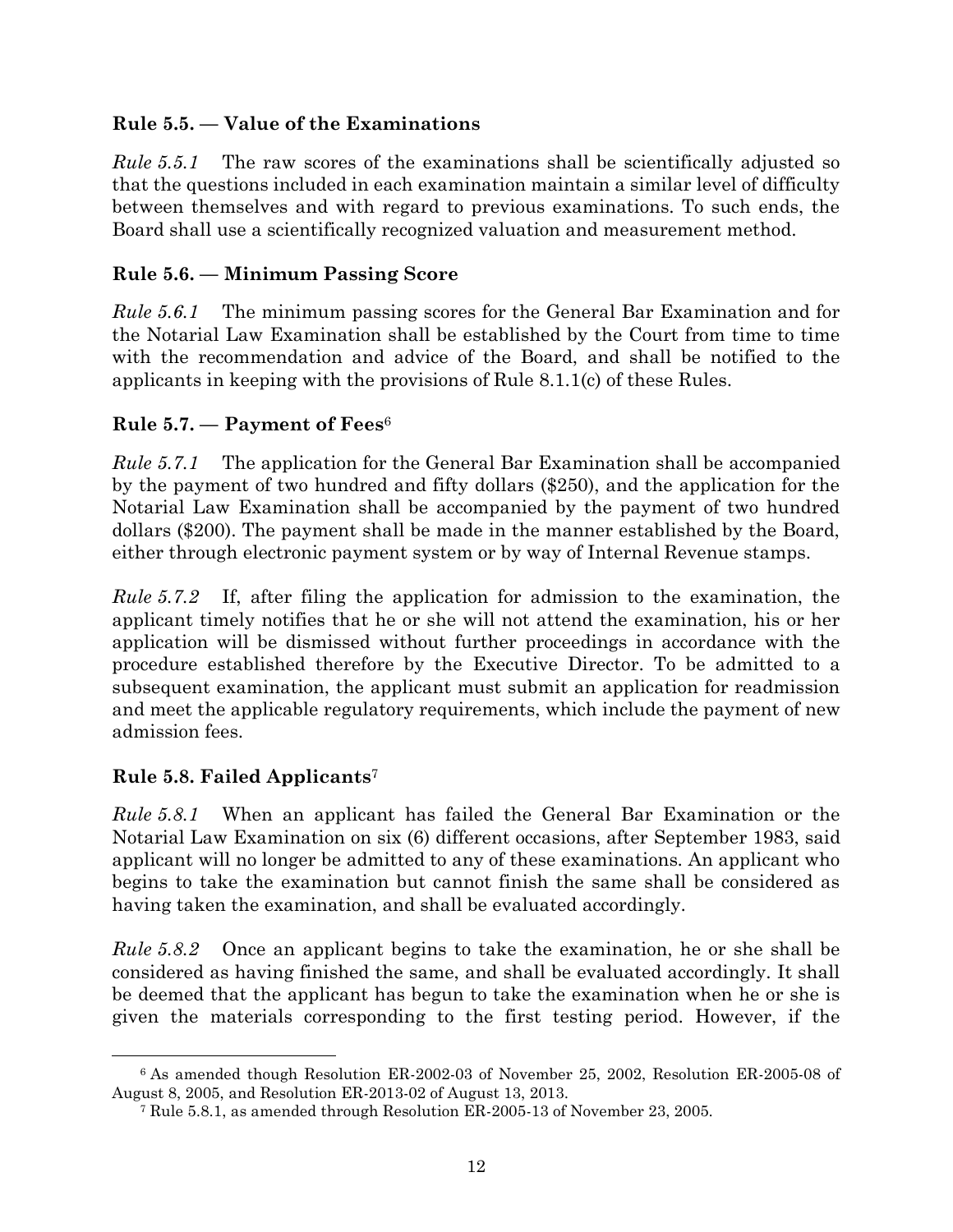applicant cannot finish the examination because of a medical emergency, the Board may decide not to count the examination. The applicant shall submit to the Board a medical certificate within a period of forty-eight (48) hours following the date on which the medical emergency occurred.

## <span id="page-16-0"></span>**CHAPTER 6 — ADMISSION REQUIREMENTS FOR THE GENERAL BAR EXAMINATION**

#### <span id="page-16-1"></span>**Rule 6.1. — Application**<sup>8</sup>

*Rule 6.1.1* Any applicant seeking admission to the General Bar Examination shall file with the Board an application to such effect, and it shall be his or her responsibility to provide true, correct, and complete information. The application shall be filed through the mechanism provided by the Board, whether electronically or by certified mail, return receipt requested, on the date set therefore by legal notice, which shall be at least forty-five (45) days prior to the date set for the commencement of the examination that the applicant wishes to take. The Executive Director may exempt an applicant from complying with the requirement to submit the application for admission through the means provided by the Board, and may accept that it be delivered in person when the applicant is unable to file it through the means provided by the Board or when the Executive Director deems that personal delivery does not adversely affect the administrative work of the Board of Bar Examiners.

#### <span id="page-16-2"></span>**Rule 6.2. — Documents to be Filed with the Application**<sup>9</sup>

*Rule 6.2.1* The application must be accompanied by the following documents except when, for good cause, the Board dispenses with this requirement:

- (a) A document handwritten and signed by the applicant stating under oath that he or she meets the requirements set forth in Chapter 4 of these Rules. If an applicant has a condition that prevents him or her from complying with the handwritten document requirement, the Board shall design an alternate procedure;
- (b) Two  $(2)$  recent  $2" \times 2"$  full-face photographs;
- (c) Those stamped, self-addressed envelopes that the Board may require, bearing the applicant's name and mailing address, with stamps affixed (use of postage meter is not allowed); and
- (d) A criminal record certificate issued by the Police of Puerto Rico within ninety (90) days prior to the filing date of the application for admission to the examination.

<sup>8</sup> As amended though Resolution ER-2011-01 of May 19, 2011.

<sup>9</sup> Rule 6.2.1, as amended through Resolution EJ-2007-08 of October 19, 2007, Resolution ER-2011- 01 of May 19, 2011, and Resolution ER-2013-02 of August 12, 2013. Rule 6.2.2 is added through Resolution EJ-2007-08 of October 19, 2007.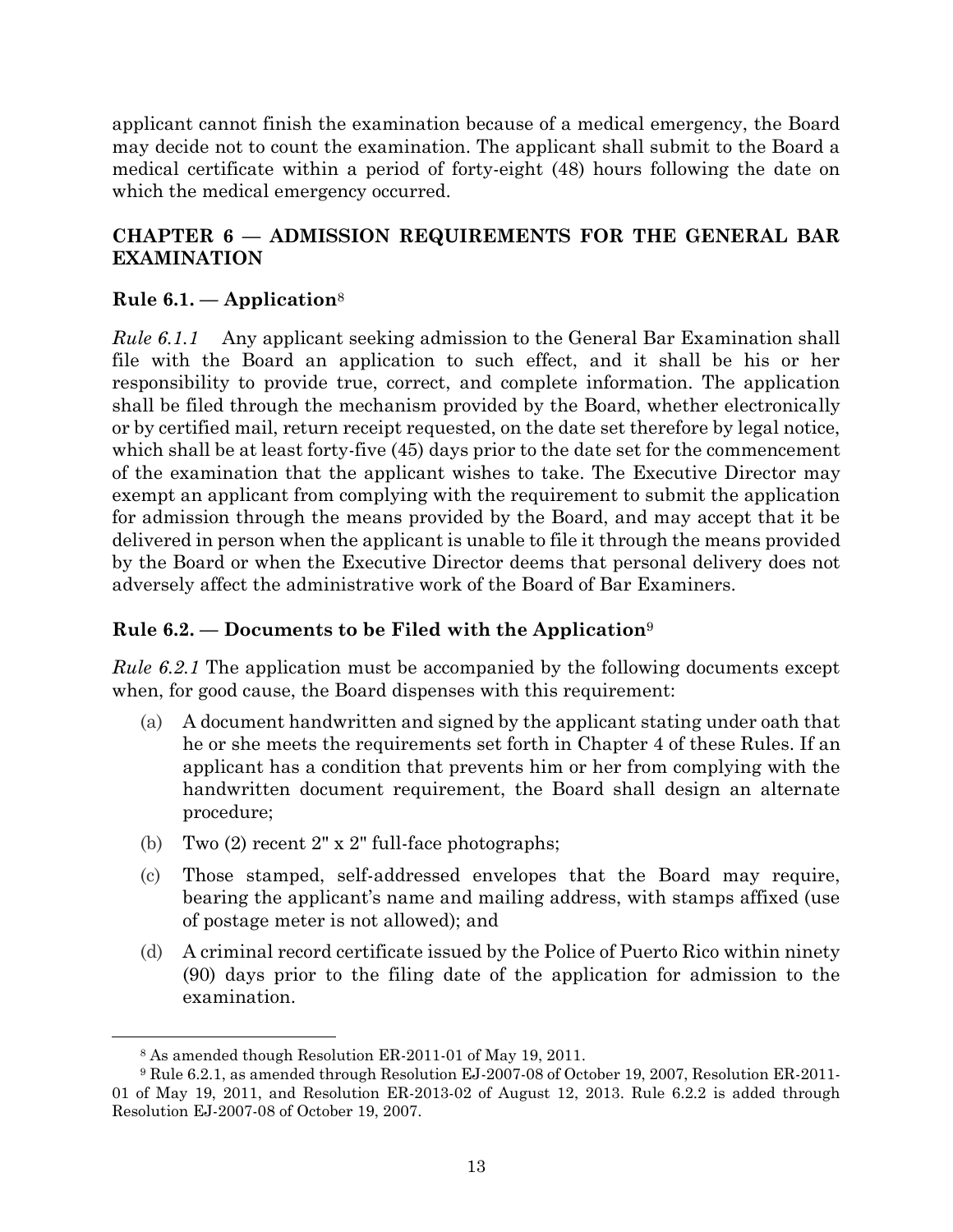If the applicant has been domiciled, has resided, or has studied outside Puerto Rico for six (6) consecutive months or more during the last ten (10) years, he or she must also request a criminal record certificate, or its equivalent, from the Police Department of the place or places where the applicant has been domiciled, has resided, or has studied. The six-month period will not be deemed interrupted by occasional visits to Puerto Rico or to any other place while on vacation, for personal or family reasons, or under circumstances in which the applicant did not intend to remain in Puerto Rico or in any other jurisdiction he or she has visited. No application will be accepted without the mentioned certificate(s) or without proof of the steps taken to meet this requirement.

If the applicant has filed a criminal record certificate from a foreign country as prescribed in the above paragraph, he or she will not have to file it again as part of the petition for readmission unless he or she has again been domiciled, has resided, or has studied outside Puerto Rico for a period of six consecutive months or more.

Without prejudice to the above provision, the Board may accept, in lieu of this certificate, an affidavit in which the applicant states that he or she has committed no offense or fault in any foreign jurisdiction and acknowledges that there will be disciplinary consequences if such a statement proves to be false, in cases in which:

- 1) unequivocal evidence is presented that the steps to request said document in the foreign jurisdiction cannot be taken for lack of an equivalent or similar procedure or because the procedure is hindered for political reasons.
- 2) due diligence is shown in requesting the document, but the foreign authorities cannot or do not wish to state the date on which the document will be delivered or sent.

Applicants who must meet this requirement because they are members of the armed forces may submit a copy of the honorable discharge certificate or a certificate issued to such ends by the pertinent military unit.

- (e) If the applicant has been admitted to the practice of law in other jurisdictions, his or her application shall also be accompanied by official certificates of his or her accreditation as attorney in said jurisdictions, as well as a certificate of good standing and of any disciplinary proceeding instituted against him or her—which certificate shall be in effect on the filing date of the application and the pertinent form provided by the Board to such ends, duly completed and signed by the applicant, and subscribed and sworn to before a notary;
- (f) A detailed description of any kind of disability or condition requiring reasonable accommodation under the provisions of the applicable laws and of the rules approved by the Board to such effect;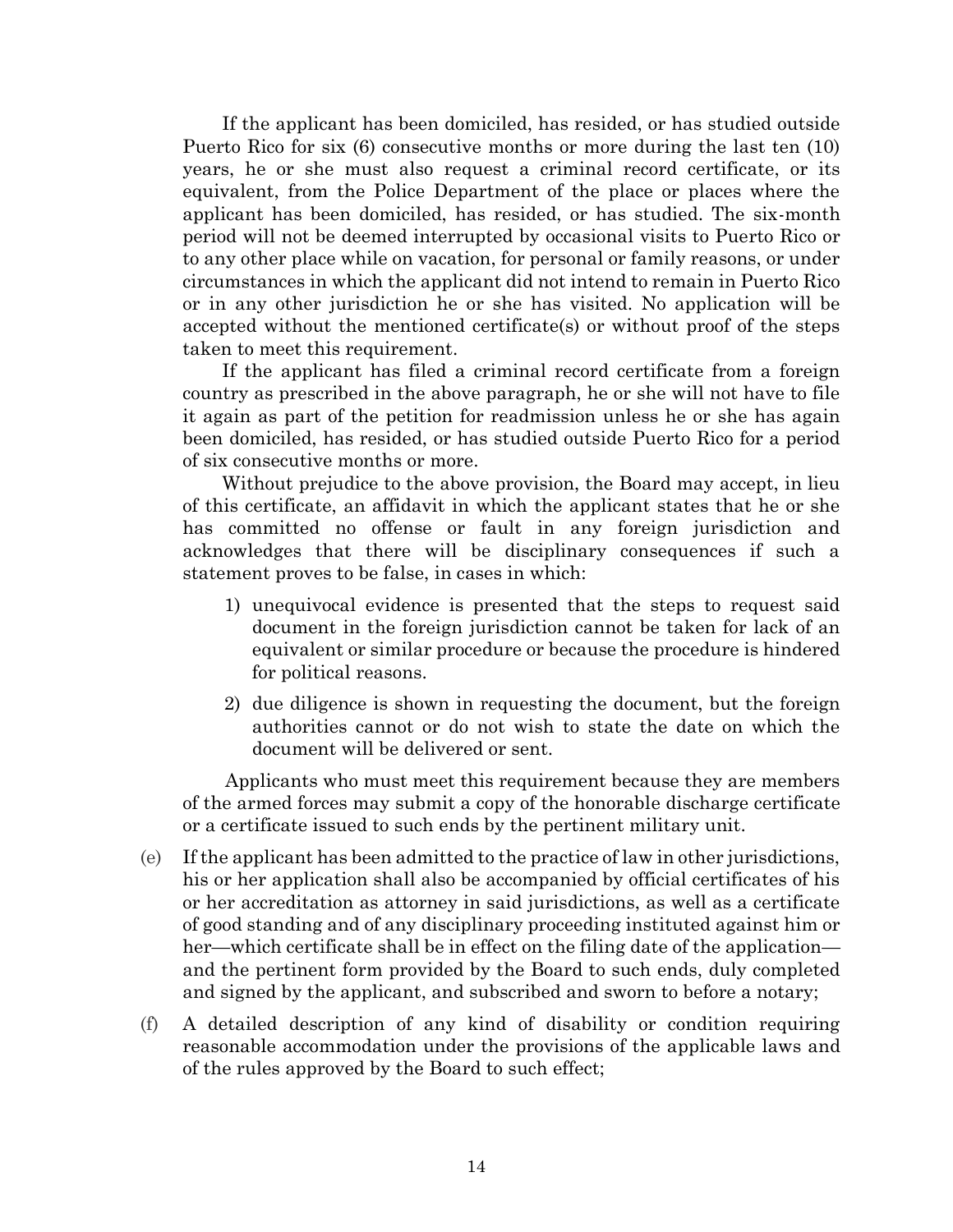- (g) A transcript of all university credits earned by the applicant towards the completion of the law degree, certified by the competent university authority that conferred such degree and directly addressed to the Board;
- (h) A copy of the diploma attesting to the academic degree obtained by the applicant for the law studies pursued by him or her, and an original official certificate issued by the university from which said degree was obtained;
- (i) An authorization and a release in the pertinent form provided by the Board;
- (j) the payment of two hundred and fifty dollars  $(\$250)$ ;
- (k) any other document required by the Board.

*Rule 6.2.2* Applicants who have passed the General Bar Examination must file with the Board of Bar Examiners, within ten (10) days of the date of notice of the passing grade:

- (a) the applicant's informative statement form furnished by the Board, duly completed and signed by the applicant, and subscribed and sworn to before a notary or an authorized public official, including court officers authorized to that effect;
- (b) internal revenue stamps in the amount of fifteen dollars (\$15). These stamps will be affixed to the diploma that will be awarded to each applicant who is sworn in as attorney by the Court. Applicants who fail to be sworn in as attorneys by the Supreme Court because the Committee on Character did not certify their fitness and character may claim said stamps.

#### <span id="page-18-0"></span>**Rule 6.3. — Continued Obligation to Inform**<sup>10</sup>

*Rule 6.3.1* It shall be the obligation and responsibility of every applicant who files with the Board an application for admission to the General Bar Examination or the Notarial Law Examination to complete it subsequently with true, correct, and complete information should there arise any relevant fact, circumstance, or information that substantially alters or renders inaccurate the originally stated fact, circumstance, or information. This obligation continues until the date on which the applicant is sworn in as attorney, should he or she pass the bar examination.

<sup>10</sup> As amended through Resolution ER-2011-01 of May 19, 2011.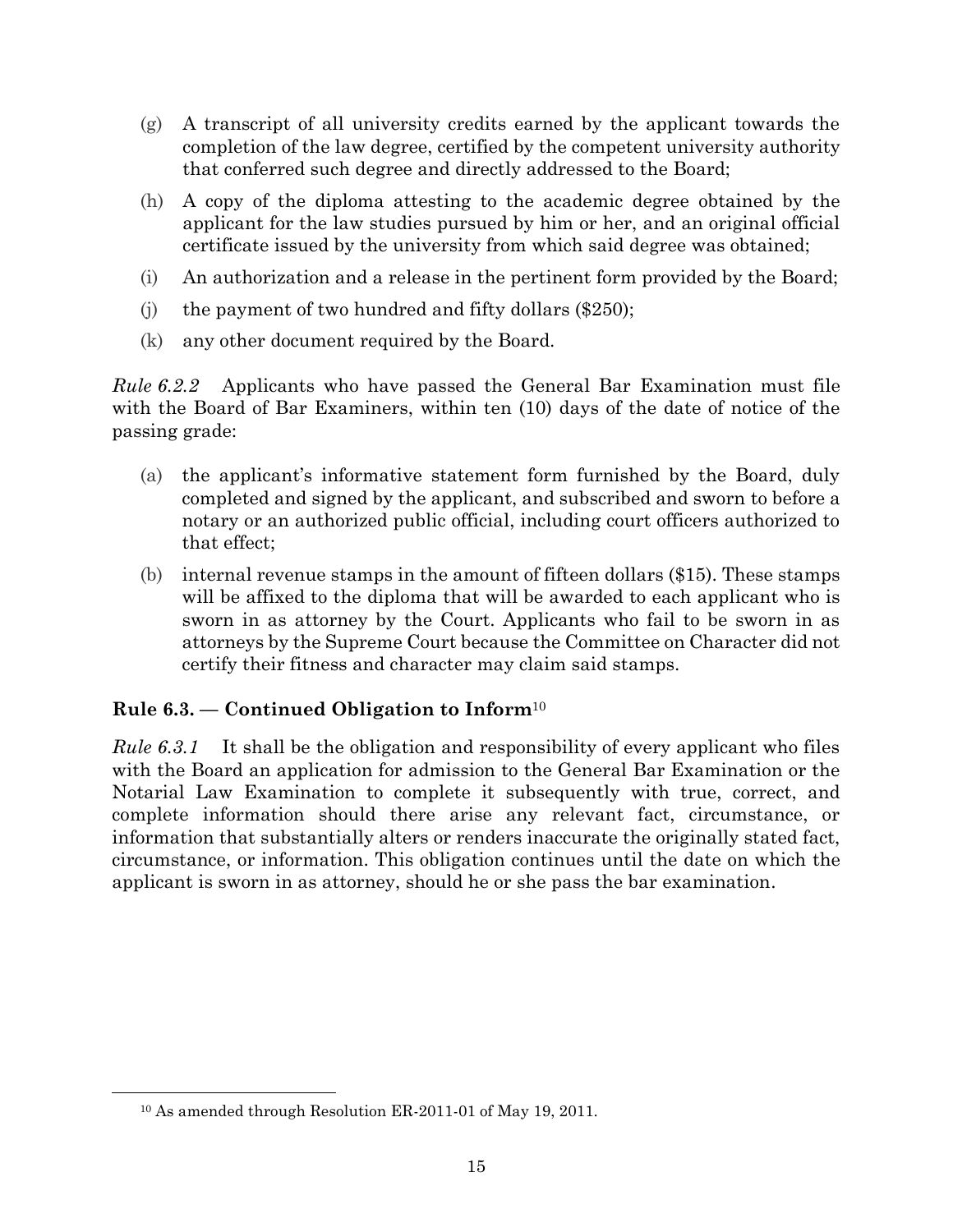#### <span id="page-19-0"></span>**CHAPTER 7— ADMISSION REQUIREMENTS FOR THE NOTARIAL LAW EXAMINATION**

#### <span id="page-19-1"></span>**Rule 7.1. — Requirements**<sup>11</sup>

*Rule 7.1.1* Any person seeking admission to the Notarial Law Examination shall comply with the following:

- (a) the requirements set forth in Rule 4.1.1;
- (b) have taken the oath of admission to the bar in Puerto Rico; and
- (c) have passed with an acceptable grade at any Law School in Puerto Rico accredited by the American Bar Association or by the Court a minimum of:
	- (i) three (3) credits in Notarial Law related to Substantive Notarial Law,
	- (ii) three (3) credits in Successions,
	- (iii) three (3) credits in Mortgage Law,
	- (iv) three (3) credits in Family Law,
	- (v) three (3) credits in Obligations and Contracts, [and]
	- (vi) five (5) credits in Notarial Law Practice, which may be earned through clinics, courses, seminars, or programs that specialize in notarial practice, integrate the various faculties assigned to the Puerto Rico notarial profession, and apply the subjects related to Notarial Law.

A grade of "A," "B" or "C," or their equivalent grades, will be deemed acceptable grades.

#### <span id="page-19-2"></span>**Rule 7.2. — Application**

*Rule 7.2.1* Any applicant seeking admission to the notarial practice shall submit an application for admission to the Notarial Law Examination in a manner similar to that established in Chapter 6 of these Rules, certifying, among other matters, that he or she meets the requirements set forth in Chapters 6 and 7 of these Rules. The applicant shall file a certified copy attesting to his or her admission to the bar and authorization by the Supreme Court of Puerto Rico to practice law once the applicant has taken the oath of attorney.

<sup>11</sup> Rule 7.1.1 is amended through ER-2002-03 of November 25, 2002, ER-2019-06 November 7, 2019, and ER-2020-02 of February 7, 2020. Rule 7.2.1 is amended through Resolution ER-2020-02 of February 7, 2020.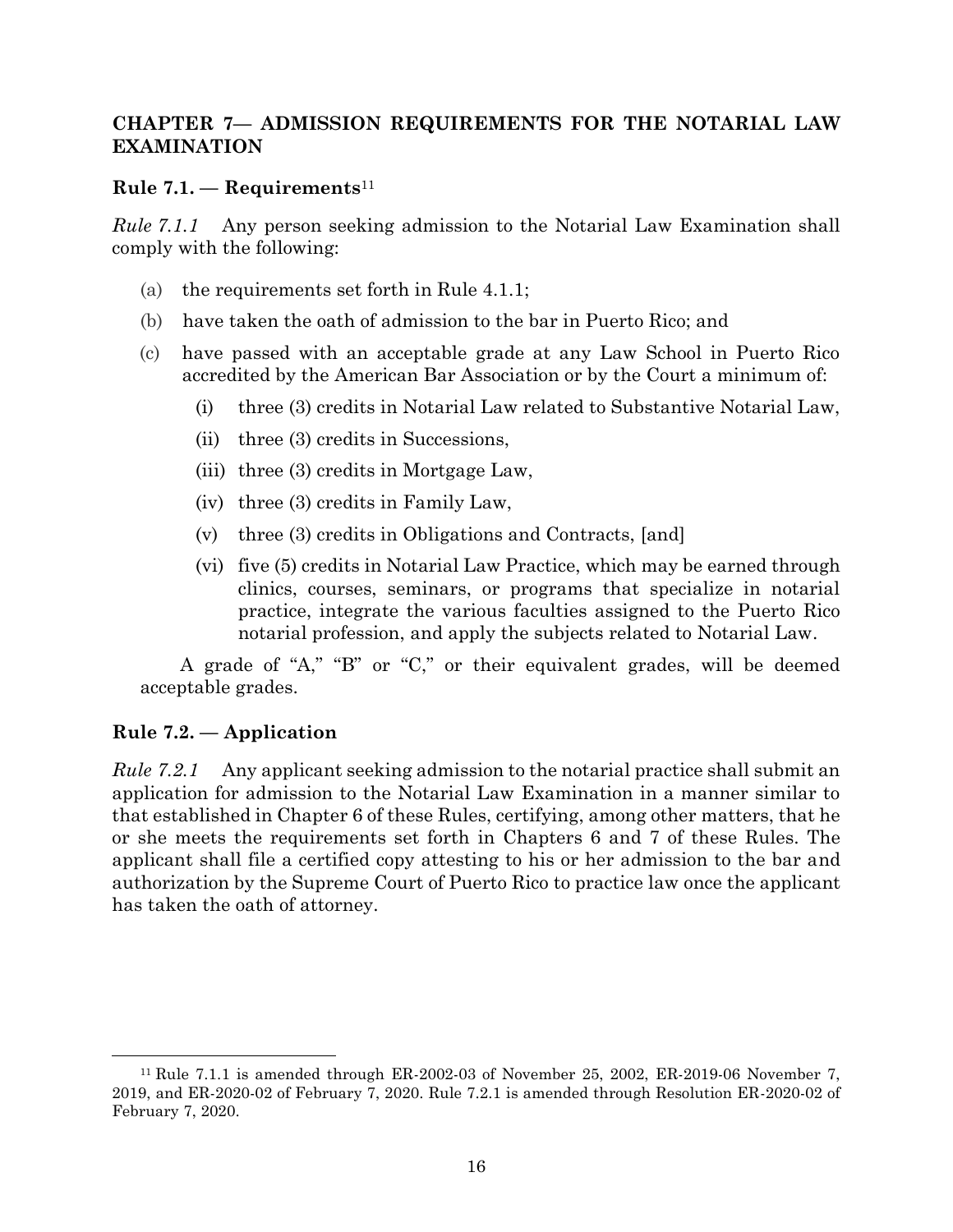#### <span id="page-20-0"></span>**CHAPTER 8— NOTICES**

#### <span id="page-20-1"></span>**Rule 8.1. — Publication of Notices**

*Rule 8.1.1* The Board shall arrange for the publication of the following notices in one daily newspaper of general circulation in Puerto Rico, to be charged to the budget of the Court:

- (a) notice to be published at least sixty (60) days before the date set for the beginning of each examination, indicating the place and dates of the examination, the deadline for filing applications, and a description of the subjects covered by the examination;
- (b) a notice to be published after the examination results are known, listing, in alphabetical order, the names and places of residence of the applicants who passed the examination, and giving any person who may have objections to the admission of any applicant to the practice of law a period of time, counting from the date of publication of the notice, to inform such objections to the Board; and
- (c) a notice on the minimum passing score for each examination, to be published before the date of administration of each examination.

# <span id="page-20-2"></span>**CHAPTER 9 — VIOLATION OF RULES**

#### <span id="page-20-3"></span>**Rule 9.1. — Conduct Barred**

*Rule 9.1.1* Any person who commits or attempts to commit acts that injure or that may adversely affect the examination process may be disqualified as an applicant for admission to the practice of law, may be suspended from the practice of law if already admitted thereto, or may be subject to any other adequate sanction at the discretion of the Court. The Board may also invalidate an answer or an entire examination. Conduct that injures or attempts to affect the examination process includes, among other things, the acts indicated in Rule 9.2.1 to 9.5.1, as well as any violation of the provisions of these Rules.

#### <span id="page-20-4"></span>**Rule 9.2. — Violation of the Security of the Examination**

*Rule 9.2.1* Engaging in conduct that violates the security of the examination material, including, but not limited to:

- (a) removing any examination material from the examination room without authorization;
- (b) reproducing or reconstructing, before or during the administration of the examination, any part of the examination to be administered or being administered; or reproducing or reconstructing, once the administration of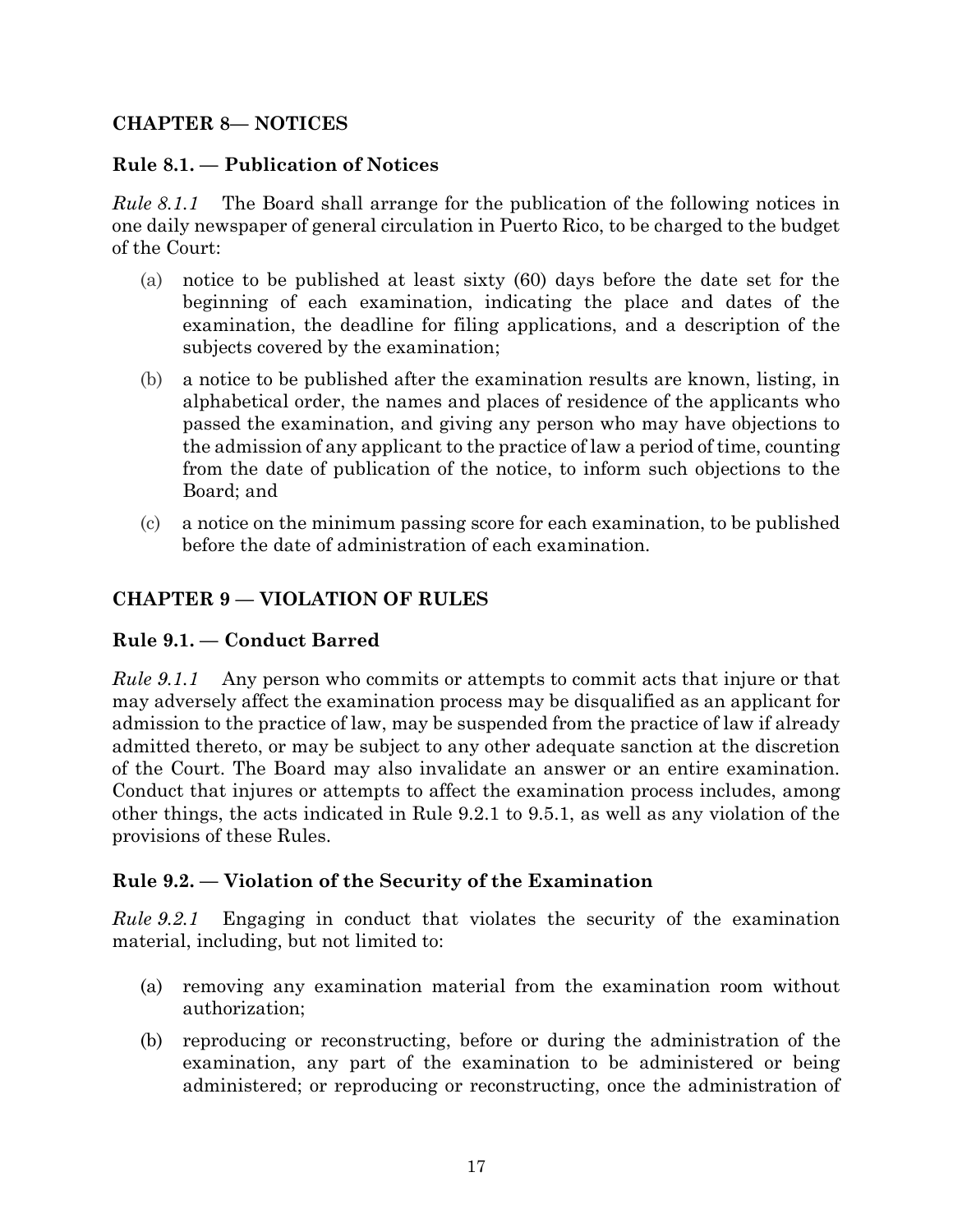the examination has concluded, any part of said examination that the Board has not authorized the applicant to keep after the examination;

- (c) aiding in any way to reproduce or reconstruct any part of the bar examination, in contravention of subsection (b) above;
- (d) buying, selling, distributing, receiving, possessing, or handling in any manner, without authorization, any part of a bar examination that has already been administered, that is being administered, or that will be administered.

# <span id="page-21-0"></span>**Rule 9.3. — Violation of the Rules of Administration**

*Rule 9.3.1* The following acts, among others, shall constitute conduct that violates the rules of administration of the examinations, and shall be subject to penalties:

- (a) communicating with any other applicant during the administration of the examinations;
- (b) copying the answers of another applicant, or allowing another applicant to copy his or her answers during the examination;
- (c) having, during the examinations, books, notes, written or printed material, or data of any kind other than that distributed or authorized by the Board for the examination;
- (d) having, during the examinations, any type of electronic or communication equipment, or any other article prohibited by the Board.

#### <span id="page-21-1"></span>**Rule 9.4. — Violation of the Accreditation Process**

*Rule 9.4.1* The following acts, among others, shall constitute conduct that violates the rules of administration of the examinations, and shall be subject to penalties:

- (a) forging or distorting academic credentials or any other information required for gaining admission to the bar examination;
- (b) taking the place of an applicant;
- (c) having, or consenting to have someone take the bar examination in another's name.

# <span id="page-21-2"></span>**Rule 9.5. — Communication with Board Members**

*Rule 9.5.1* No applicant may communicate, either directly or through third persons, with any member of the Board, or of a Board committee, or with Board personnel, to inquire about any confidential matter concerning the applicant's identification or the preparation, contents, administration, grading, and evaluation of the bar examinations and the answers thereto, except in those cases in which the Chapter 11 reconsideration procedure is being used.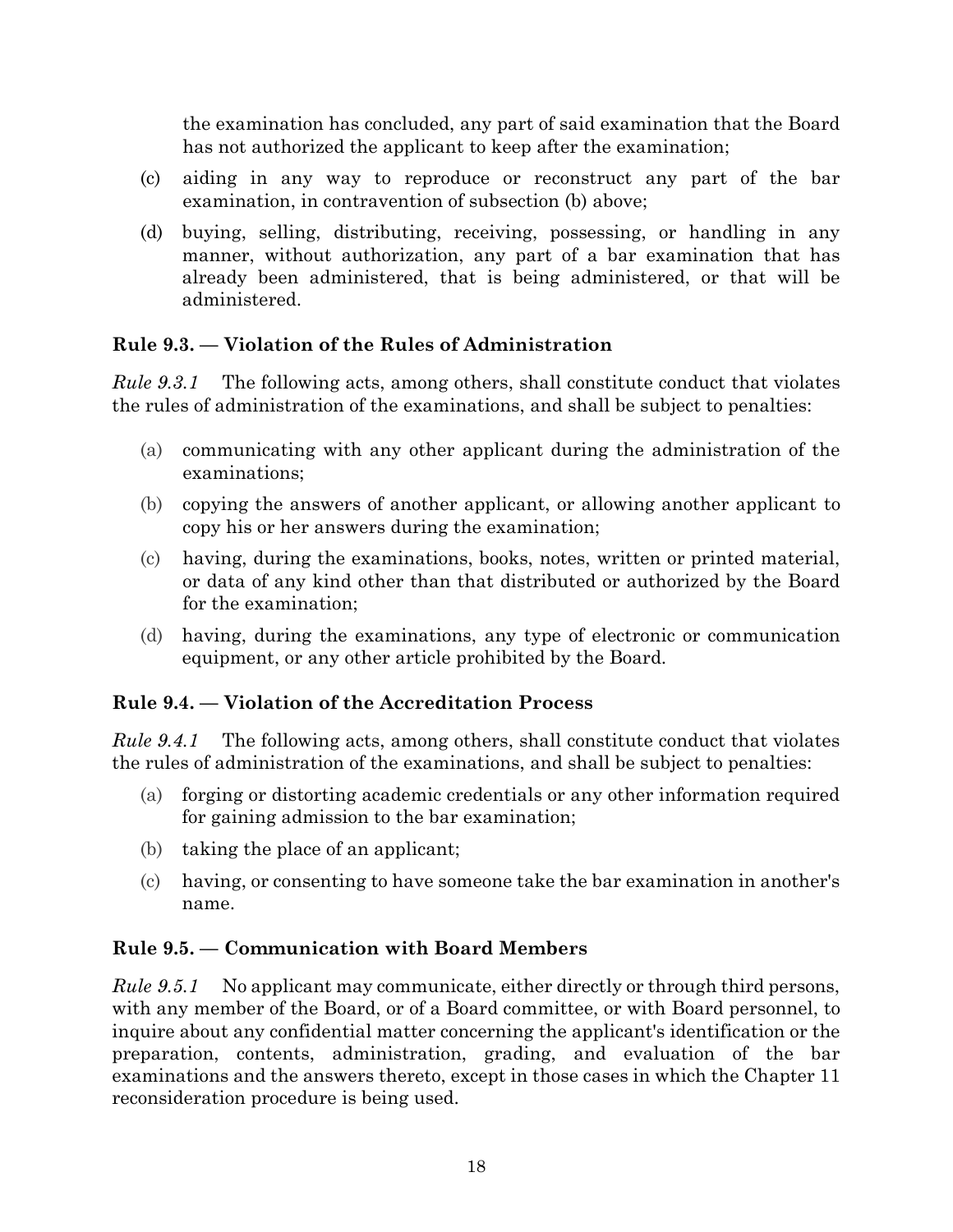#### <span id="page-22-0"></span>**CHAPTER 10 — COPIES OF ANSWERS AND GRADING STANDARDS**

# <span id="page-22-1"></span>**Rule 10.1. — Rights of Failed Applicants**<sup>12</sup>

*Rule 10.1.1* All applicants who fail the bar examination shall be entitled to:

- (a) examine his or her answers to the essay questions;
- (b) obtain a certified copy of the grading guidelines; and
- (c) obtain a certified copy of the answers to the essay questions he or she requests.

#### <span id="page-22-2"></span>**Rule 10.2. — Fees**<sup>13</sup>

*Rule 10.2.1* To issue said copies, the Executive Director shall charge the following fees in Internal Revenue stamps: twenty dollars (\$20) for the answers to the General Bar Examination; ten dollars (\$10) for the answers to the Notarial Law Examination; and fifteen dollars (\$15) for the grading guidelines. For the issuance of a certified copy of any other document in the Board's files or possession, the Executive Director shall charge the same fee established for the issuance of certified copies of documents that are part of a court record. All applications for the issuance of certified copies shall be accompanied by the appropriate self-addressed, duly stamped envelope.

#### <span id="page-22-3"></span>**Rule 10.3. — Application**<sup>14</sup>

*Rule 10.3.1* Any failed applicant who wishes to assert his or her rights under Rule 10.1.1 of these Rules shall file the application to such ends with the Executive Director within a period of ten (10) days following the date of notice of the results of the corresponding examination, by filling in the prepared form sent to all failed applicants along with the certification of the score received in the examination.

#### <span id="page-22-4"></span>**Rule 10.4. — Term to Send Copies**

*Rule 10.4.1* The Executive Director shall mail, or otherwise make available to the applicants who timely applied therefore, copies of their answers to the examinations no later than thirty (30) days after the date of notice of the results of the corresponding examination.

<sup>12</sup> As amended through Resolution ER-2005-13 of November 23, 2005.

<sup>13</sup> As amended through Resolution ER-2005-09 of August 30, 2005.

<sup>14</sup> As amended through Resolution ER-2005-13 of November 23, 2005.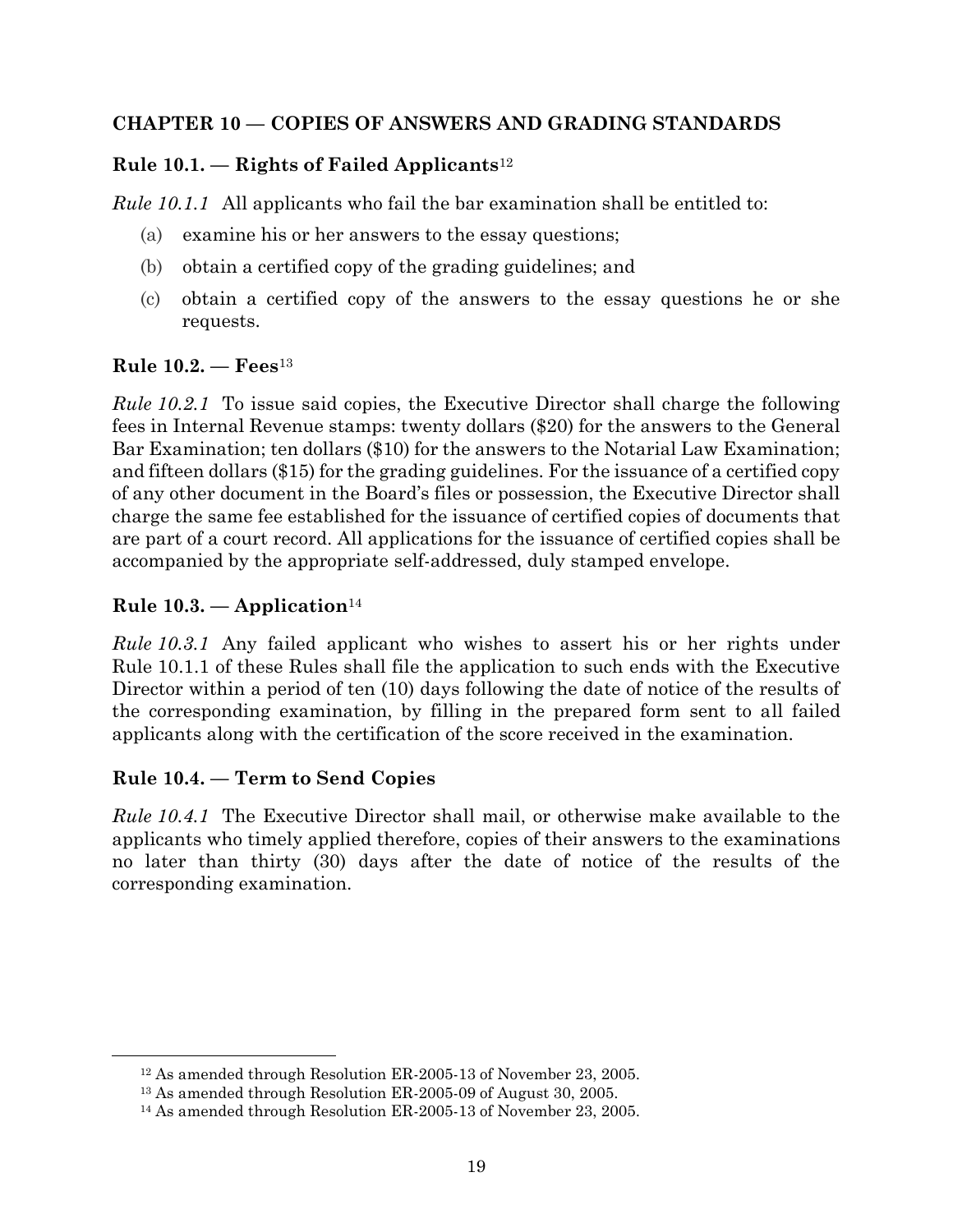## <span id="page-23-0"></span>**CHAPTER 11— RECONSIDERATION**

## <span id="page-23-1"></span>**Rule 11.1. — Rights of Failed Applicants**<sup>15</sup>

*Rule 11.1.1* Reconsideration may only be sought by failed applicants who have obtained a final examination score of up to fifteen (15) adjusted points less than the minimum passing score for that particular examination. If the term for applying for admission to the next examination runs out before the petition for reconsideration is decided, said term shall be extended for applicants whose petitions are pending.

*Rule 11.1.2* Any failed applicant who wishes to seek reconsideration shall file a petition to such ends within a period of twenty (20) days following the mailing date of the certified copies of the answer notebooks. The twenty-day term is jurisdictional.

Saturdays, Sundays or legal midweek holidays shall be included in the computation of the term to seek reconsideration. Half-day holidays shall be considered as full-day holidays. The additional term granted under Civil Procedure Rule 68.3 for service by mail shall not be applicable; hence, said three-day period shall not be added to the term set for seeking reconsideration.

*Rule 11.1.3* If an applicant alleges that a computation error was committed, it shall not be necessary—unless otherwise determined by the Board—to seek reconsideration. In such cases, a written notice of such error given by the applicant to the Board shall suffice. The Executive Director may, at his or her discretion, make a decision after examining the case.

#### <span id="page-23-2"></span>**Rule 11.2. — Petition for Reconsideration**

*Rule 11.2.1* The petition for reconsideration shall be filed in the manner and style established by the Board through an operational manual. The Board may also establish any other requirement that may be necessary or convenient for processing the reconsideration petition. The Executive Director may, by administrative initiative, reject any petition that does not comply with the requirements or the procedure established by this Rule or by the manual. In that case, the executive Director shall state in writing the grounds for such decision.

#### <span id="page-23-3"></span>**Rule 11.3. — Reconsideration Procedure by the Board**

*Rule 11.3.1* Once the petition for reconsideration is filed, a Reviewing Committee composed of no less than three (3) Board members appointed by the Chairperson or the Executive Director shall consider the petition and submit its recommendation to the Board. However, petitions for reconsideration may be considered directly by the full Board if the Chairperson or the Executive Director should deem it convenient or necessary.

<sup>15</sup> As amended through Resolutions ER-2005-13 of November 23, 2005 and Resolution EJ-2007 of October 19, 2007.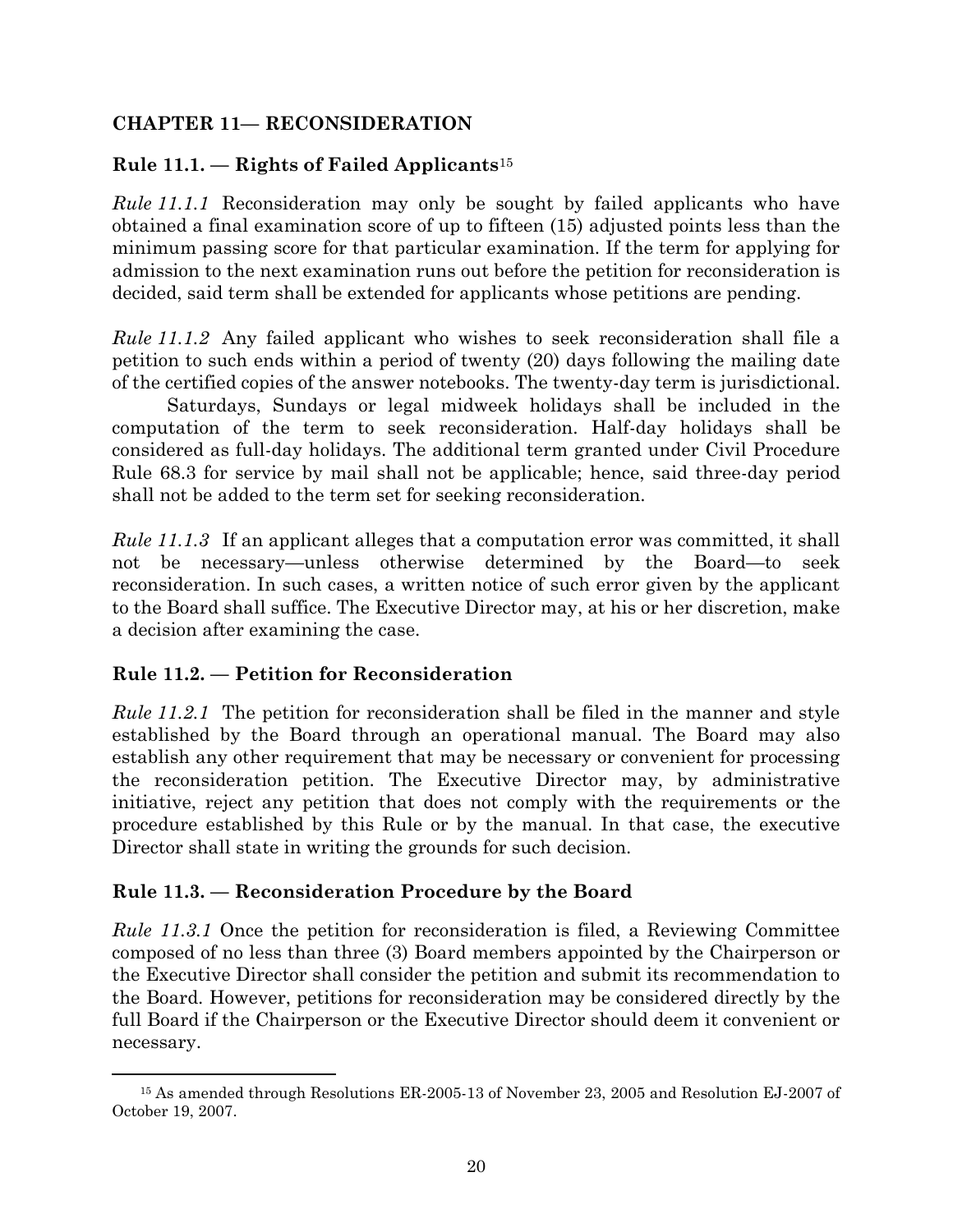*Rule 11.3.2* The Board shall notify its decision through a resolution certified by the Executive Director.

#### <span id="page-24-0"></span>**CHAPTER 12 — REVIEW BY THE SUPREME COURT<sup>16</sup>**

#### <span id="page-24-1"></span>**Rule 12.1. —**

The decisions of the Board will be final. They may be reviewed by the Court through a petition for certiorari filed within ten (10) days following notice of the decision of the Board. Said term is jurisdictional.

#### <span id="page-24-2"></span>**Rule 12.2. —**

The decisions of the Board of Bar Examiners regarding motions for reconsideration filed as prescribed in Chapter 11 of these Rules may be reviewed by the Supreme Court through a petition for certiorari only when it is alleged that an error in law was committed in the grading standards, or when a well-grounded allegation is made that the Board committed fraud or failed to comply with the grading procedures established in the Rules.

All decisions of the Board of Bar Examiners regarding motions for reconsideration filed as prescribed in Chapter 11 of these Rules, and that only seek reconsideration of scores assigned in keeping with the grading standards, will be final and may not be subject to review through petitions for certiorari.

# <span id="page-24-3"></span>**Rule 12.3. —**

Saturdays, Sundays or legal midweek holidays will be included in the computation of the term for filing the petition for certiorari and the subsequent motion for reconsideration of the decision of the Court on said petition. Half-day holidays will be considered as full-day holidays. The additional term granted under Civil Procedure Rule 68.3 for service by mail will not be applicable; thus, said threeday period will not be added to the term established for filing the petition for certiorari.

The petition for certiorari will be perfected by filing said petition in the Office of the Clerk of the Supreme Court. Notice of said petition must be served on the Board within a period of seventy-two (72) hours following the filing date. The term fixed here must be strictly complied with. The Court may issue the writ of certiorari at its discretion.

The following procedures and/or formalities must be followed when filing the petition for certiorari:

1) One (1) original and nine (9) copies must be filed, as provided by Rule 40 of the Rules of the Court.

<sup>16</sup> As amended through Resolution ER-2004-03 of April 12, 2004.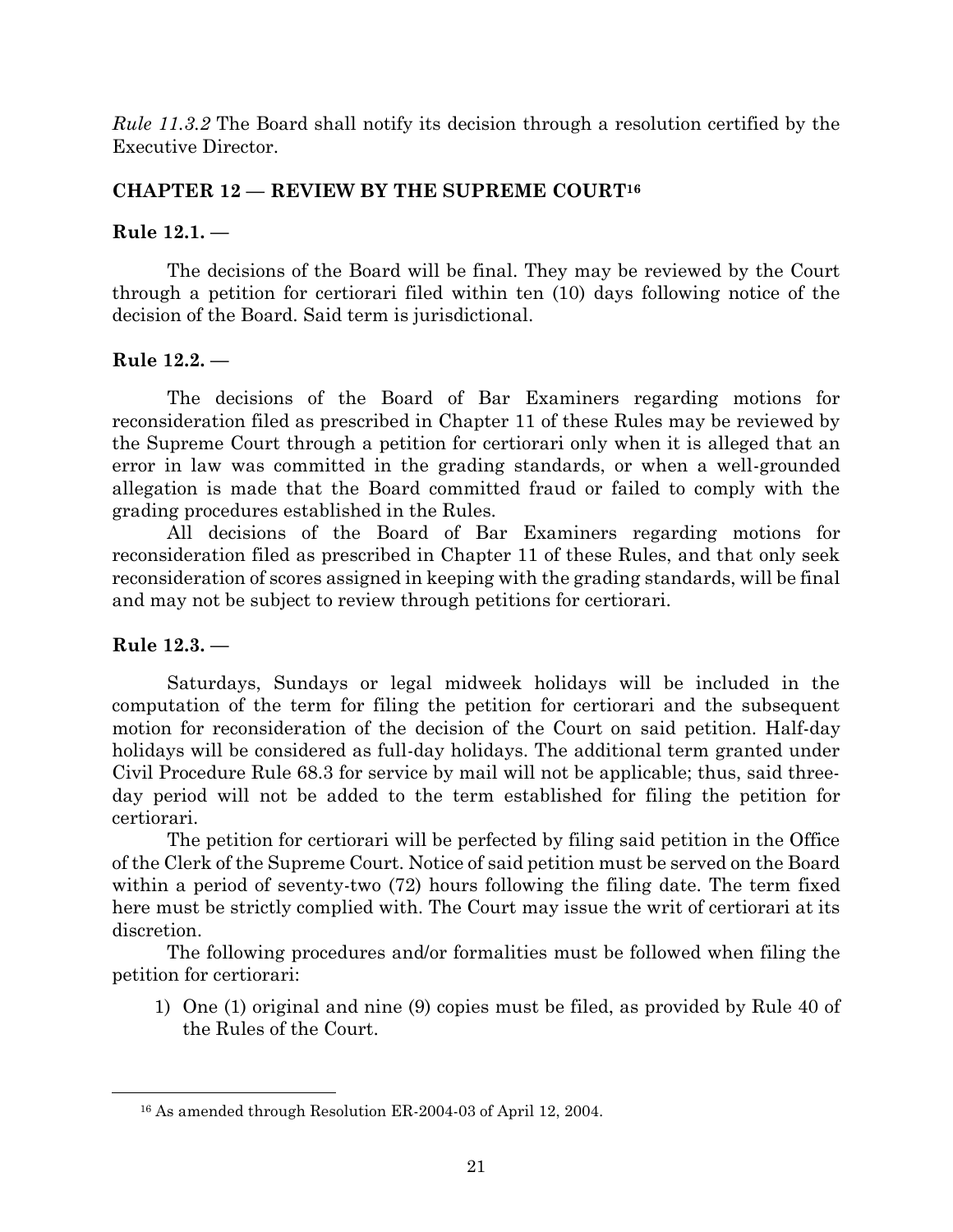- 2) The caption of the petition for certiorari must state the name of the Court (In the Supreme Court of Puerto Rico), the name of the petitioner, and the name of the Board (Board of Bar Examiners) as respondent.
- 3) The cover page of the petition must contain only the caption and the name, mailing address, telephone and/or fax number of the petitioner and/or of his or her counsel, if any. This must be immediately followed by an index to the petition, made as prescribed by Rule 38 of the Rules of the Court.
- 4) The petition for certiorari must contain the following enumerated parts organized in the manner set forth herein: (a) citation of the legal provisions that establish the jurisdiction of the Court; (b) a reference to the resolution and/or decision of the Board that includes the date of said resolution and/or decision and the date of notice thereof; (c) a brief statement of the substantive and procedural facts of the case that are relevant to the petition for certiorari; (d) an assignment of errors; a brief discussion of said errors; (f) a brief and concise recital of the issues of law raised in the petition, and the argument on the issues raised.
- 5) The petition may not exceed twenty (20) pages, exclusive of the index and the appendix.
- 6) An appendix shall be made a part of the petition, in keeping with Rule 34 of the Rules of the Court. Said appendix must contain a copy of: (a) the notice of the decision and/or resolution of which review is sought; (b) the resolution, decision, or order of the Board of which review is sought; (c) any other document that is part of the record and that may be useful to the Court for reaching a decision on the issuance of the writ.
- 7) When the petition for certiorari is filed as prescribed by Rule 12.2, the appendix must include a copy of the motion for reconsideration filed with the Board.
- 8) The filing of a separate memorandum of authorities will not be permitted; the arguments and the legal grounds must be included in the very body of the petition.

Once the Court resolves the petition for certiorari, a motion for reconsideration may be filed within the jurisdictional term of ten (10) days following notice of said resolution. The motion for reconsideration may not exceed ten (10) pages. A separate memorandum of authorities will not be permitted, and neither will be a petition for extension to provide grounds supporting the reconsideration sought. The citations of authorities must be included in the body of the motion. The Court will deny outright any petition for extension to file a motion for reconsideration or a brief in support thereof. Once the motion for reconsideration is decided, no subsequent petitions for reconsideration will be allowed.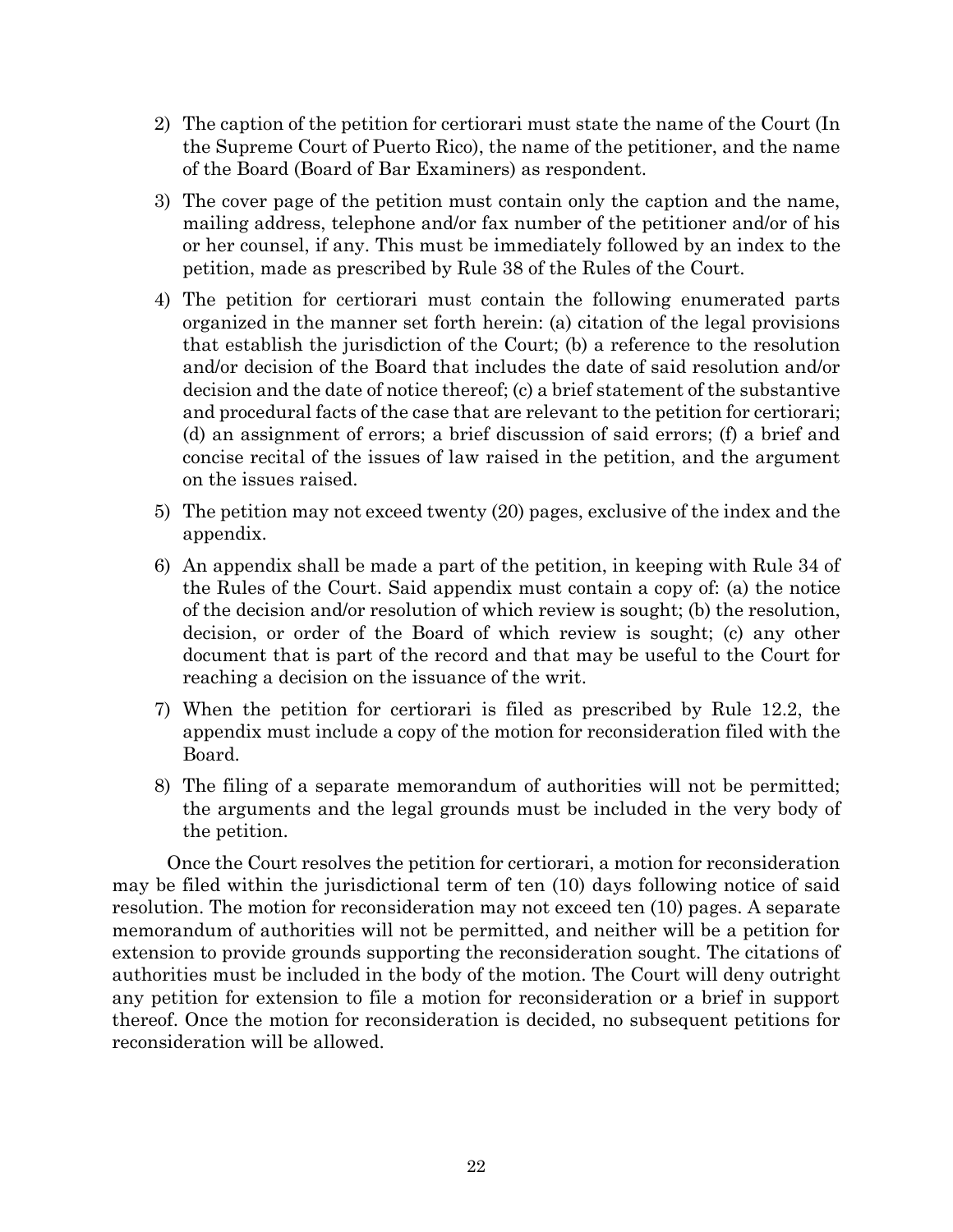#### <span id="page-26-0"></span>**CHAPTER 13 — INFORMATION FURNISHED BY APPLICANTS**

# <span id="page-26-1"></span>**Rule 13.1. — Confidentiality of Records**

*Rule 13.1.1* All the information submitted to, or obtained by the Board in the discharge of its functions, including, but not limited to information concerning the applicant, his or her application, investigation reports, correspondence, records, and all other documents, shall be deemed confidential, and the Board shall keep all the documents submitted by the applicants until the time they are certified by the Committee on Character and transferred to the custody of the Office of the Clerk of the Court as provided by the Rules of the Court.

*Rule 13.1.2* The information furnished by the applicants in (1) the Informative Statement of Applicant, (2) the Amendment to the Informative Statement of Applicant, (3) the Transcript of Credits, (4) the Applicant's Personal Information Codification Sheet, (5) the Score Report, and (6) any other specific document that the applicant is asked to furnish for purposes of determining his or her reputation or physical, mental, or emotional capacity, shall be deemed confidential. To such ends, these documents shall be kept apart in each applicant's personal record, in a sealed envelope classified as "NO ACCESS." Therefore, these documents shall not be examined by third persons unless disclosure of the same is authorized by the applicant or expressly ordered by the Court by resolution to such effect. The Board, however, may use the information contained in said documents to prepare its reports, studies, and statistical analyses in the discharge of its functions. The Board shall be specifically authorized to disclose said information and place the records at the disposal of the Committee on Character. Once the documents are certified by the Committee on Character, they shall be transferred to the Office of the Clerk of the Court.

# <span id="page-26-2"></span>**CHAPTER 14 — REPORTS**

#### <span id="page-26-3"></span>**Rule 14.1. — Reports**

*Rule 14.1.1* After each bar examination, the Board shall prepare and submit to the Court reports on the results of each examination.

#### <span id="page-26-4"></span>**Rule 14.2. — Publication of Examination Results**<sup>17</sup>

*Rule 14.2.1* As soon as it is possible after the results of each examination are known, the Board will prepare and send to the Office of the Clerk of the Court, to the Library of the Court, to the Law Schools, and to any other entity determined by the Board, a list of passing and failed applicants, identifying the applicants by the number assigned to them for that purpose. The Board may also post the examination results

<sup>&</sup>lt;sup>17</sup> As amended through Resolutions ER-2005-06 of May 27, 2005 and ER-2005-13 of November 23, 2005.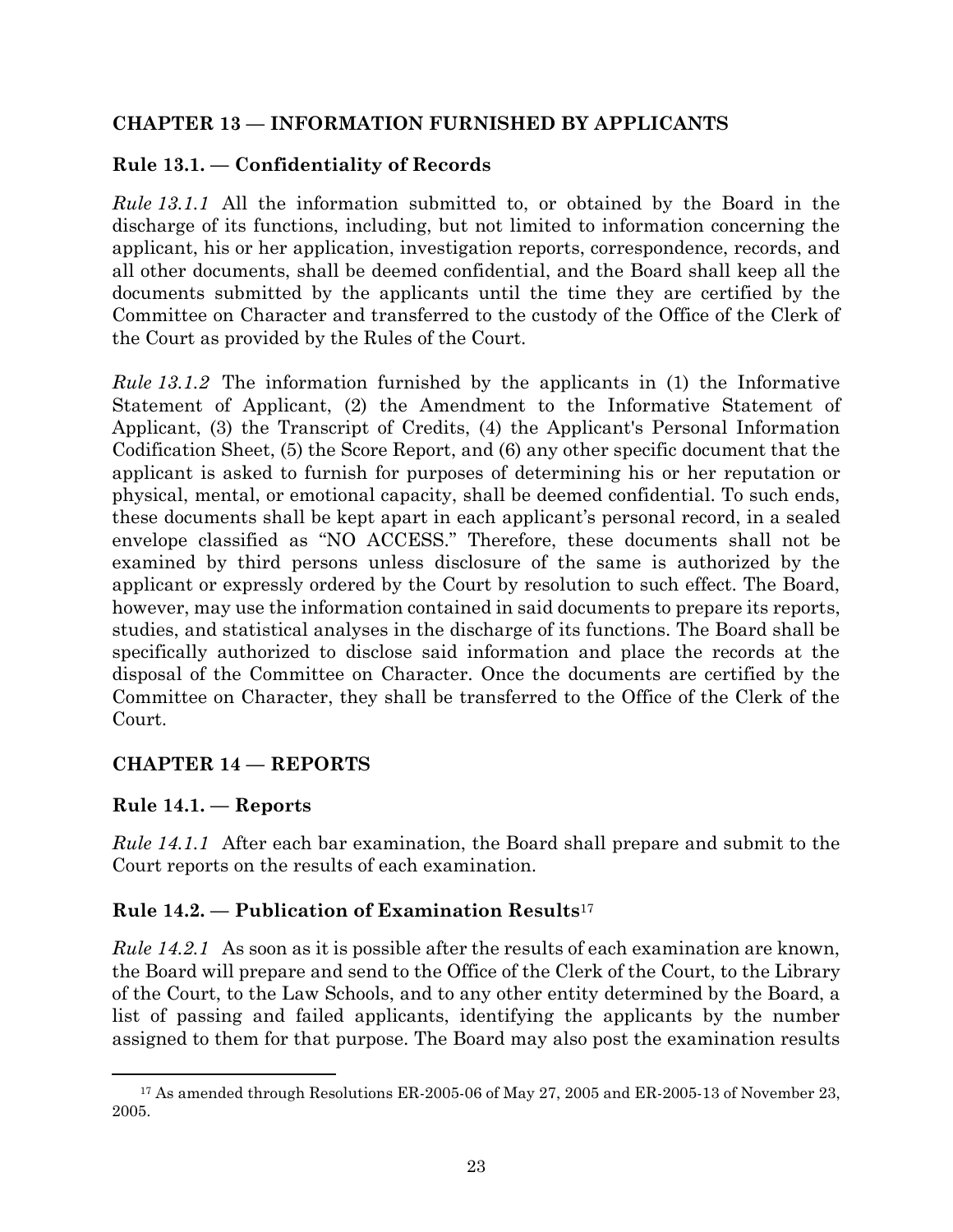online. After the applicants who have passed the General Bar Examination are sworn in as attorneys, a list with their names and addresses will be sent to the Puerto Rico Bar Association.

# <span id="page-27-0"></span>**CHAPTER 15 — MISCELLANEOUS PROVISIONS**

# <span id="page-27-1"></span>**Rule 15.1. — Disposing of Answer Notebooks**<sup>18</sup>

*Rule 15.1.1* After every bar examination, and after the term to seek reconsideration has elapsed, the Board may dispose of all the answer sheets and notebooks for essay questions belonging to passing applicants and to failed applicants who did not seek reconsideration. The answer sheets and notebooks of applicants who sought reconsideration and/or filed a petition for certiorari may be destroyed once the petition for certiorari is decided.

# <span id="page-27-2"></span>**Rule 15.2. — Separability of Provisions**

*Rule 15.2.1* If, by virtue of legislation or legal provision, any provision of these Rules is declared void or ineffective in whole or in part, said provision shall be deemed as not included herein and shall not affect the validity of the remaining provisions of these Rules, which shall continue to be in full force and effect.

# <span id="page-27-3"></span>**Rule 15.3. — Application of Other Rules**

*Rule 15.3.1* All the provisions of these Rules applicable to the General Bar Examination that are compatible with the provisions of these Rules applicable to the Notarial Law Examination shall be suppletorily applied. In everything not foreseen by these Rules, the Board shall act in keeping with the determination of its Chairperson, of the Court, or, by designation thereof, of the Executive Director, using his or her sound judgment and discretion.

#### <span id="page-27-4"></span>**Rule 15.4. — Amendment Procedure**

*Rule 15.4.1* Any amendment or addition of a new rule to these Rules shall be made by resolution of the Court.

# <span id="page-27-5"></span>**Rule 15.5. — Additional Rulemaking Power of the Supreme Court**

*Rule 15.5.1* The Court reserves the faculty to take the measures it may deem necessary to handle situations not foreseen by these Rules, in such a manner that, in its sound judgment, best serves the interests of justice.

<sup>18</sup> As amended through ResolutionER-2005-13 of November 23, 2005.